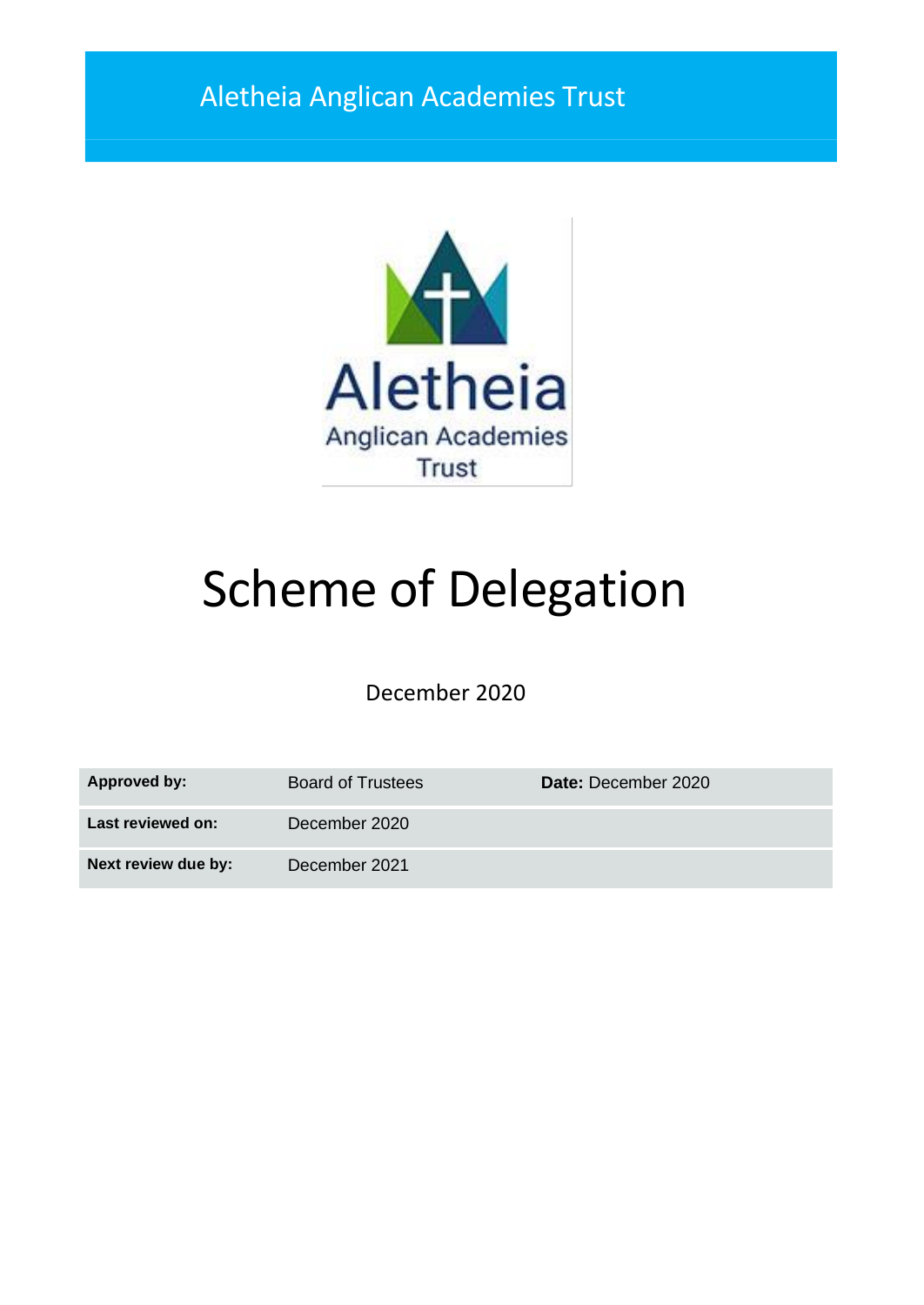### Trust Vision and Principles

#### **Vision**

Aletheia schools are motivated by Christian values to serve our communities by improving the life chances of local children. Our schools seek to embody the Christian experience of community, where gifts are shared, where the emphasis is on what can be contributed and where each is given according to need. Aletheia schools welcome those of all faiths and none and are proud of the inclusive nature and diversity of each cohort. At the heart of the Aletheia vision are the belief in educational excellence and the belief that Aletheia is called to serve pupils, staff, parents and the local community by providing places where children and young people develop and thrive intellectually, socially, culturally and spiritually.

Aletheia is committed to sustaining and further improving high-quality schools and supporting schools in need of specific improvement. We seek to provide a range of support to schools that draws upon the wealth of practice from across our Trust, broaden the expertise available to schools through flexible working arrangements and retain the capacity to respond rapidly and effectively to the needs of individual schools. Pedagogical excellence is at the heart of all we do, with a sustained focus on collaborative and mastery learning. Our Teacher Training 'Hub' status aids our mission to recruit, train and retain staff of the highest quality within our local community.

The Trust provides a coherent and logical geographical context for all constituent schools. Belonging to a local Trust offers greater opportunities for influence than single schools can achieve; through collaboration the Trust aims to be greater than the sum of its individual member schools. We believe that the success of Aletheia is fostered by the opportunities for schools, leaders and governors to step forward as co-shapers of a school-led and self-improving system. Designated as an approved academy sponsor, we offer our distinctive ethos, school improvement strategy and strength of leadership to ensure all schools are supporting students to achieve of their very best.

#### **AAAT will deliver its vision by:**

- Developing a Trust for all ages /phases of education, with member schools working in partnership and learning from each other.
- Promoting a Church of England ethos based on a belief in the value and potential of every student to achieve excellence academically; in religious education and their wider studies and become fully the person God intends.
- Pursuing educational excellence, so that outcomes for all learners are as good as they can be.
- Creating strong leadership at all levels that impacts effectively on academy performance.

All schools joining the Trust will have already established their support for and belief in these core principles.

As schools join the Trust, existing Local Governing Boards (LGBs) will transition to the new structure as they are. However, where LGBs need to appoint new governors, the Trustees, in consultation with LGBs (and, in the case of Foundation Governors for Church schools, the Diocese) will ratify all new governor appointments. The Trustees have the right to appoint additional governors where appropriate and to remove governors if necessary.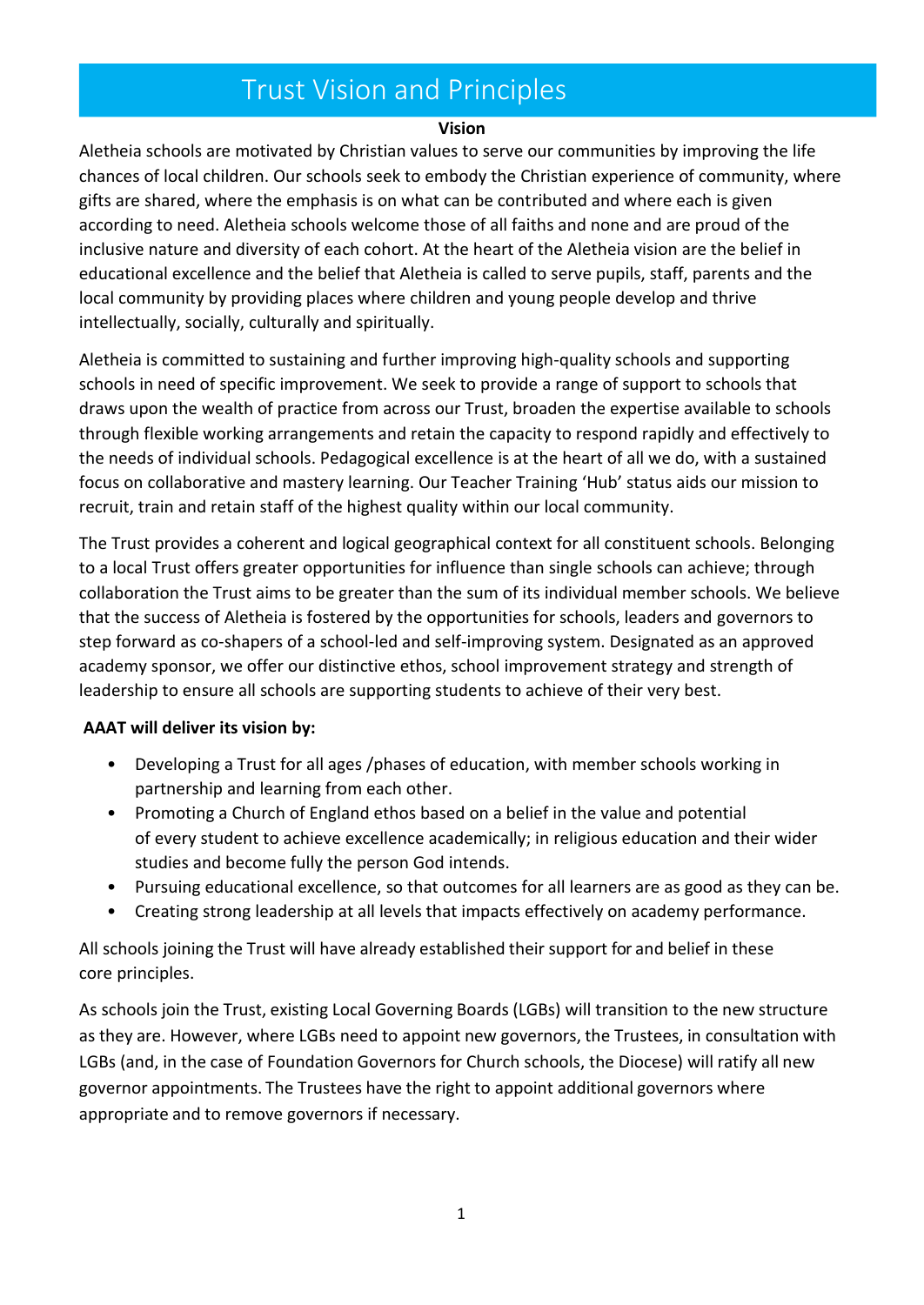### Governance structure and lines of accountability

The MAT Board will hold the CEO to account for the performance of the Trust, including the performance of the academies within the Trust. This means that as the CEO is accountable to the Board for the performance of the Trust as a whole. The CEO will report to the Board on the performance of the Trust including on the performance of its academies, although this may be supplemented by monitoring reports from the LGBs. The performance of the CEO is managed by the Trust Board. The CEO manages the performance of the Academy Headteachers/ Heads of School, where there is a LGB, seeking input from its Chair. The CEO also holds other senior executives to account by line-managing them. While the Board can never delegate its accountability, it can and must delegate some of the detailed scrutiny, oversight and decision-making. Some decision-making will be delegated to the CEO or to committees, and much of the local decision-making to LGBs but all those making decisions will be accountable to the Trust Board.



### Roles and responsibilities

#### The role of the Members

Members play a limited but crucial role in safeguarding academy trust governance by assuring themselves that it is effective. The Members of the Trust have a different status from that of Trustees and are not involved in the day-to-day business of the Trust although they are informed of its development.

The Articles of Association describe how Members are recruited and replaced, and how many Trustees the Members can appoint to the Trust Board. The Members appoint Trustees to ensure that the Trust's charitable objects are carried out and so will remove Trustees if they fail to fulfil this responsibility. Members are also responsible, in direct consultation with the Trust Board, for approving any amendments made to the Trust's Articles of Association. The Trust Board submits to the Members an Annual Report on the performance of the Trust, including its annual accounts. Members appoint the Trust's auditors.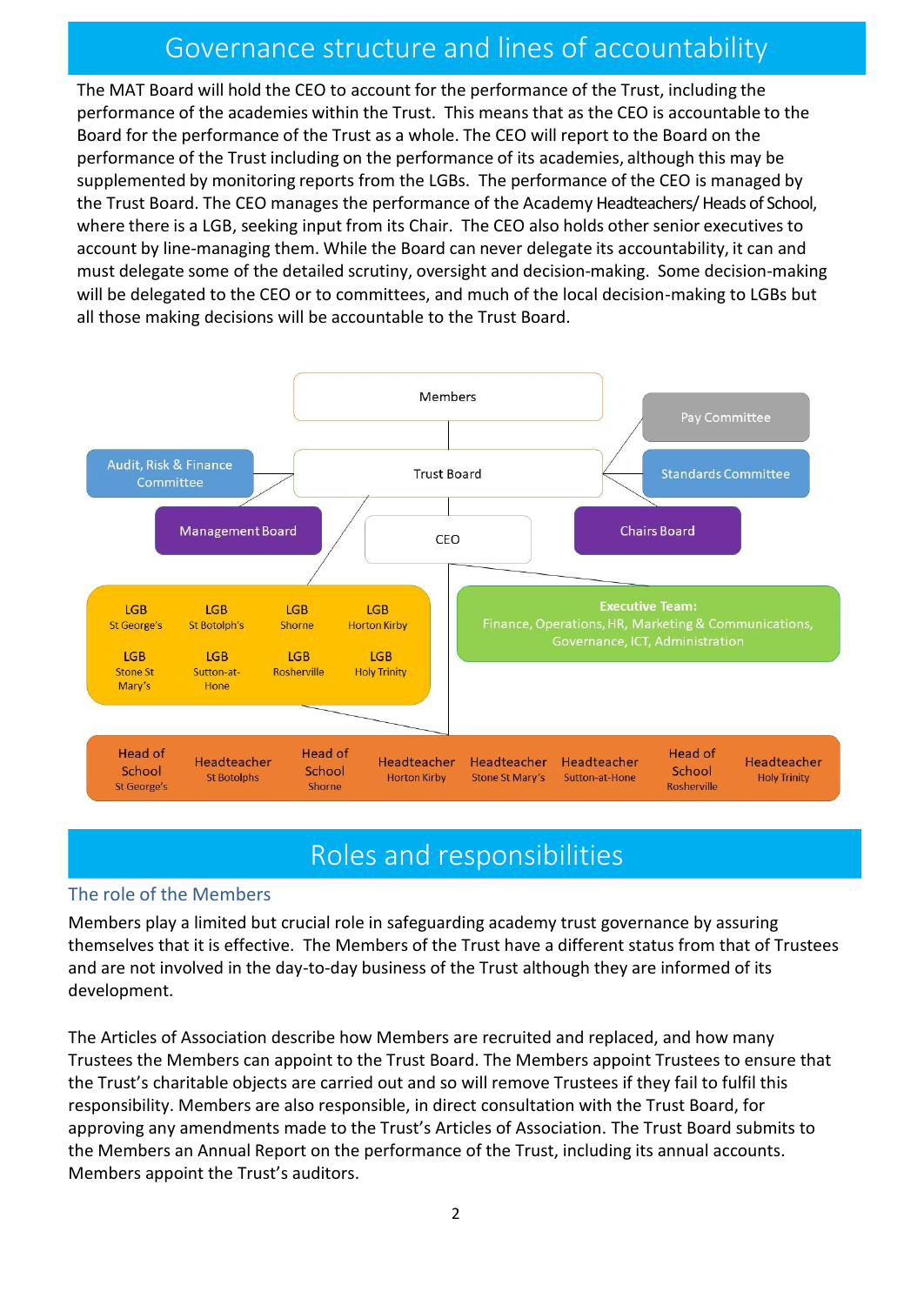Members are permitted to be appointed as Trustees but, in order to retain a degree of separation of powers between the Members and the Trust Board, and in line with DfE expectations the Trust has agreed that only the Chair of Trustees may be a Member. Members are not permitted to be employees of the Trust.

#### The role of the Trustees

The Trustees are the charity trustees (within the terms of section 177(1) of the Charities Act 2011) and are responsible for the general control and management of the administration of the Trust in accordance with the provisions set out in the Memorandum and Articles of Association. The Board of Trustees is the accountable body for the performance of all schools within the trust and as such must:

- 1. Ensure clarity of vision, ethos and strategic direction
- 2. Hold the executive to account for the educational performance of the schools and their pupils, and the performance management of staff
- 3. Oversee the financial performance of the trust and make sure its money is well spent

Trustees are bound by both charity and company law (Companies Act 2006), the terms 'trustees' and 'directors' are often used interchangeably. We use the term 'trustee' as it avoids the possible confusion caused when executive leaders are called 'directors' but are not company directors and trustees.

#### **The main responsibilities of the Board of Trustees are as follows:**

- 1. To set and communicate a vision for the Trust and to plan strategically for its development, taking stakeholders' views into consideration.
- 2. To assess and manage principal risks to the Trust and to set an acceptable risk level in key areas and for key significant projects, through maintenance and consideration of a Trust Risk Register.
- 3. To appoint and hold to account the CEO for the implementation of the Trust's overall performance, and for the discharge of the role of Accounting Officer, and to determine arrangements for the performance management of the CEO.
- 4. To appoint a Chief Finance Officer, who is appropriately qualified and/or experienced, and ensure that he/she undertakes relevant ongoing training.
- 5. To appoint a Clerk to the Board, with the skills and knowledge required for the role.
- 6. To ensure that the terms of the Funding Agreement are being fully met.
- 7. To ensure that all strategic decisions are taken in the light of the Trust's charitable objectives as set out in the annual report and in the articles.
- 8. To ensure the requirements of the Academies Financial Handbook (AFH) in force at the time are being fully met, including the Board's overall responsibility for Trust funds and its approval of a delegation of financial powers that maintains robust internal controls.
- 9. To ensure that the Trust undertakes prudent financial planning and remains solvent at all times so that it can continue to discharge its responsibilities.
- 10. To set a budget for the Trust and monitor it monthly, taking action when necessary in the light of that monitoring (taking an integrated approach to curriculum and financial planning).
- 11. To appoint, train and induct local governors, monitor the work of Local Governing Boards (LGBs) for each member academy, and delegate roles and responsibilities to those LGBs according to their capacity.
- 12. To agree end of key stage pupil achievement targets for each school, overall and by significant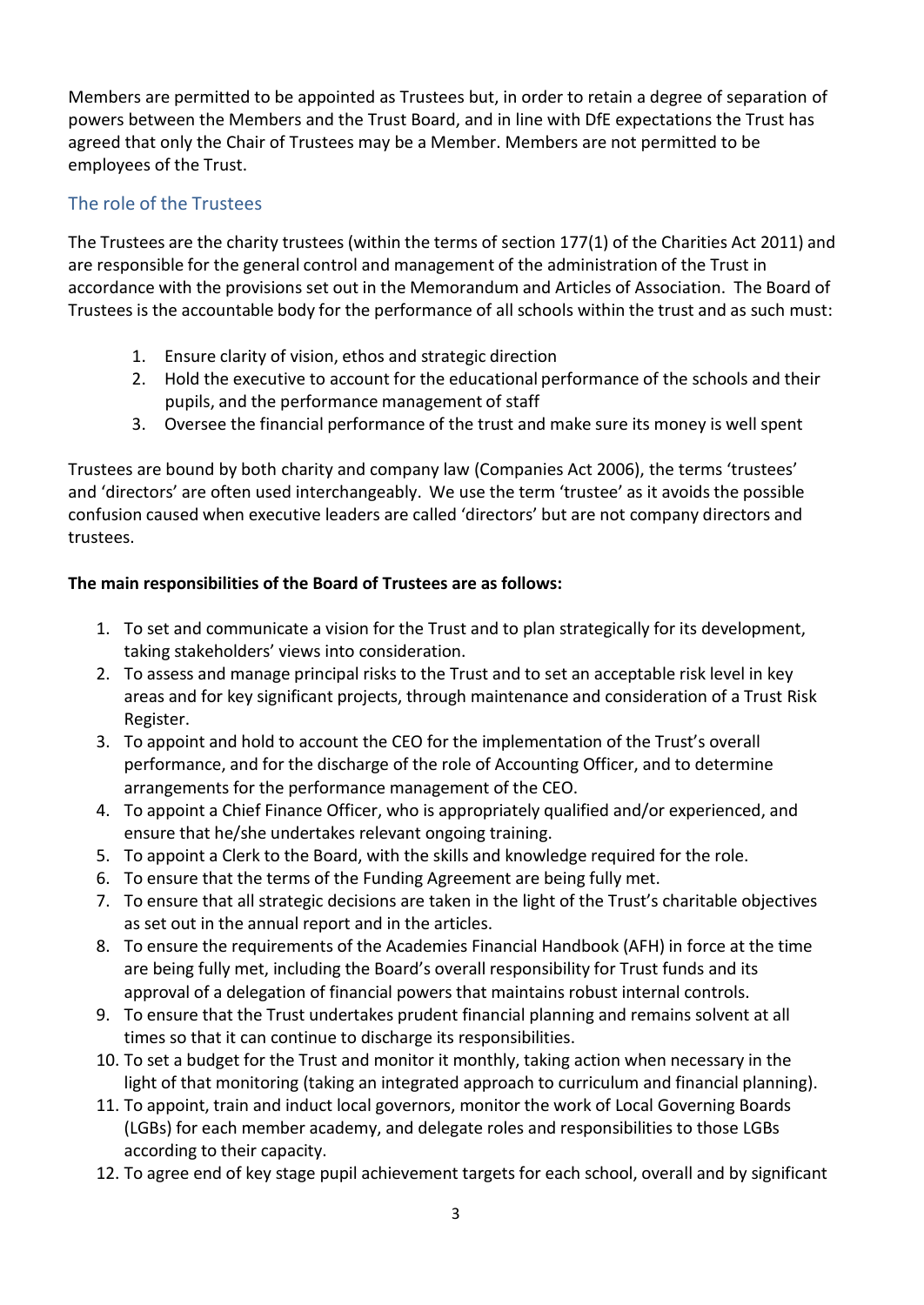pupil groups such as the disadvantaged, to monitor end of key stage achievement at least three times per year and to take action when necessary in the light of that monitoring.

- 13. To set targets for pupil attendance for each school in the Trust, to monitor attendance at each school three times per year, taking appropriate action in the light of that monitoring.
- 14. To have regard to the need for the Executive Leader and teachers in their academies to be able to achieve a satisfactory work life balance.
- 15. To receive minutes of each Local Governing Board meeting (to include all papers and reports appended to them) and address issues arising from them, challenging the CEO where they reveal underperformance.
- 16. To ensure appropriate arrangements are made for the external verification or moderation of information provided by the CEO, CFO, LGBs, headteachers or other staff on any main area of responsibility, for example though commissioning of an external advisor or consultant from time to time, or the scrutiny of audit reports or external benchmarking data.
- 17. To ensure that the health and safety and safeguarding obligations of the Trust are met.
- 18. To maintain a register of interests that is up to date at all times and ensure that all conflicts of interest are declared and documented.
- 19. To complete the School Resource Management Self-Assessment and submit the completed checklist to the ESFA by the specified annual deadline.

#### **Qualities of a Trustee**

The 'Competency Framework for Governance' outlines the knowledge, skills and behaviours needed by trust boards for effective governance.

Each Trustee must have:

- a commitment to the principles, values and mission of the Trust
- a willingness to meet the minimum time requirement
- adherence to Nolan's seven principles of public life: selflessness, integrity, objectivity, accountability, openness, honesty and leadership
- an understanding and acceptance of the legal duties, responsibilities and liabilities of trusteeship
- strategic vision
- sound, independent judgement
- a readiness to question, analyse, challenge and support, showing an understanding of the role of critical friendship
- an ability to think creatively
- a willingness to speak his or her mind and play an active role on the Board
- a preparedness to work in partnership with others, showing an understanding of the importance of building strong working relationships with fellow Trustees, executive leaders and stakeholders
- a readiness to pursue learning and development opportunities to improve his or her own and whole board effectiveness.

The Trust Board collectively needs skills and experience in the following areas:

- educational management
- financial management
- risk management.
- human resource management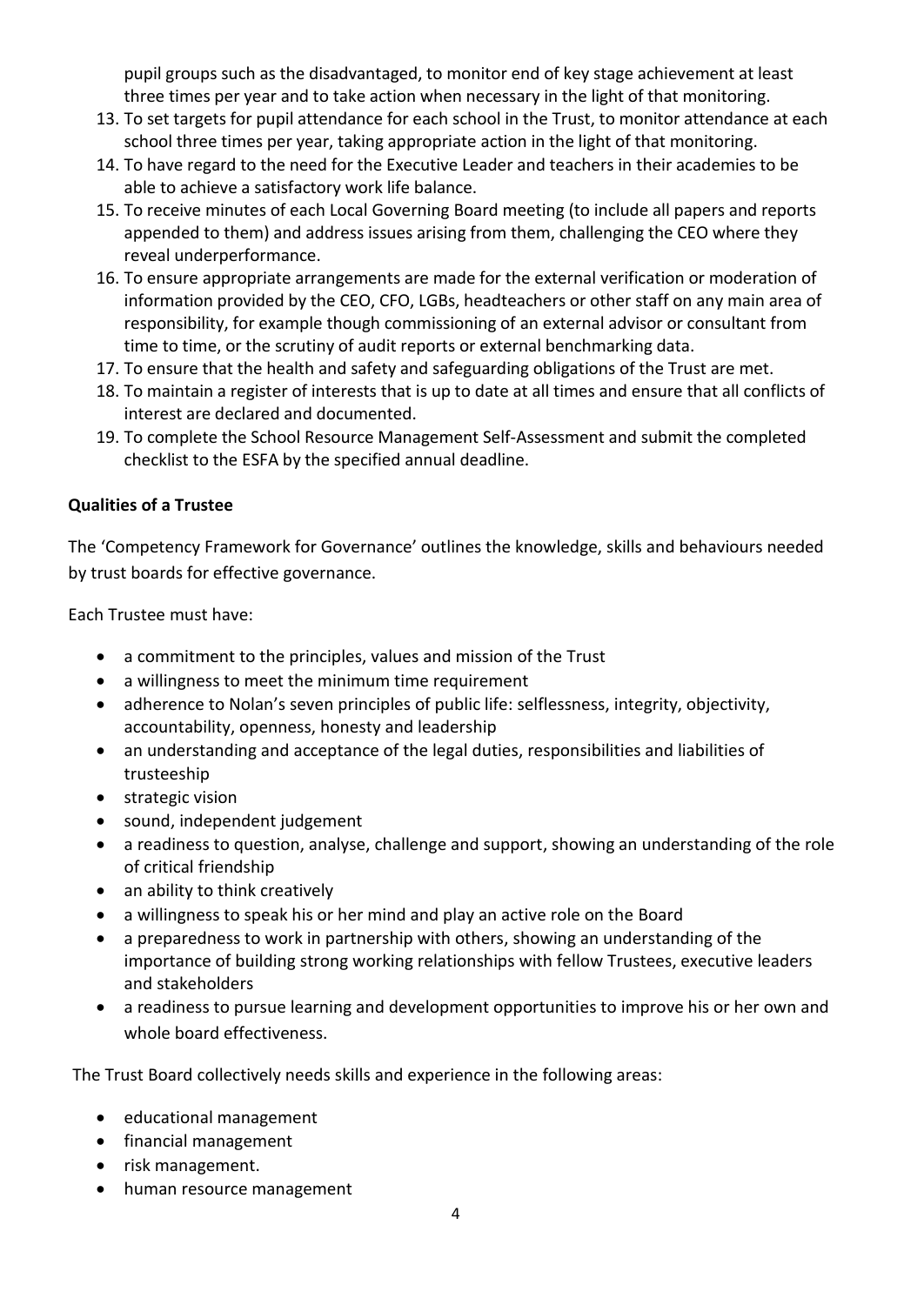- estate management
- management of change
- risk management
- the work of the Church of England.

#### **Minimum time commitment**

Trustees are expected to attend all three Full Board meetings and the meetings of any committees to which they have been appointed. Two of these Full Board Meetings take place in the early evening and the remaining meeting in July takes place during the day to enable an extended strategy meeting and the Review of Governance. Papers are distributed one week in advance of meetings. One of the meetings, which takes place in December, is immediately followed by the AGM.

Trustees are expected to attend an induction session prior to their first Board meeting.

The Trust Board is permitted to exercise all the powers of the Academy Trust. The Trust Board will delegate to the Chief Executive Officer responsibility for the day-to-day operations of the Trust. The Trustees can determine whether to delegate any governance functions.

The Trust has the right to review and adapt its governance structure at any time which includes removing delegation, without amendment of its' Articles of Association or reference to the Members. The Board of Trustees elects its own chair annually, who may serve as a Member.

#### The role of committees

The Trustees may establish committees either with delegated authority to make decisions or for the purpose of providing advice and support, informing the overall work of the Trust Board. However, these committees are not legally responsible or accountable for statutory functions – the Trust Board retains overall accountability and responsibility. The responsibilities of Board committees are set out in their terms of reference. The Trust Board may appoint committee members and committee chairs. Each committee must contain a majority of Trustees but may also include other people the Board chooses to appoint.

The Board must appoint an Audit & Risk Committee (either a dedicated committee or combined with another committee) to advise on the adequacy of financial and other controls and risk management arrangements, to direct a programme of internal scrutiny and to consider the results and quality of external audit.

#### The role of the Chair of Trustees

The Chair's role, with the support of the Vice Chair and the Clerk, is to ensure the effective functioning of the Board and to set professional standards of governance and accountability for it. His or her duties are to:

- provide leadership and direction to the Trust Board and enable it to fulfil its responsibilities for the overall governance and strategic direction of the Trust
- work in partnership with the Chief Executive, helping him or her to achieve the aims of the Trust, and to optimise the relationship between the Trustees and the central staff
- facilitate the Trust Board in carefully considered strategic decision-making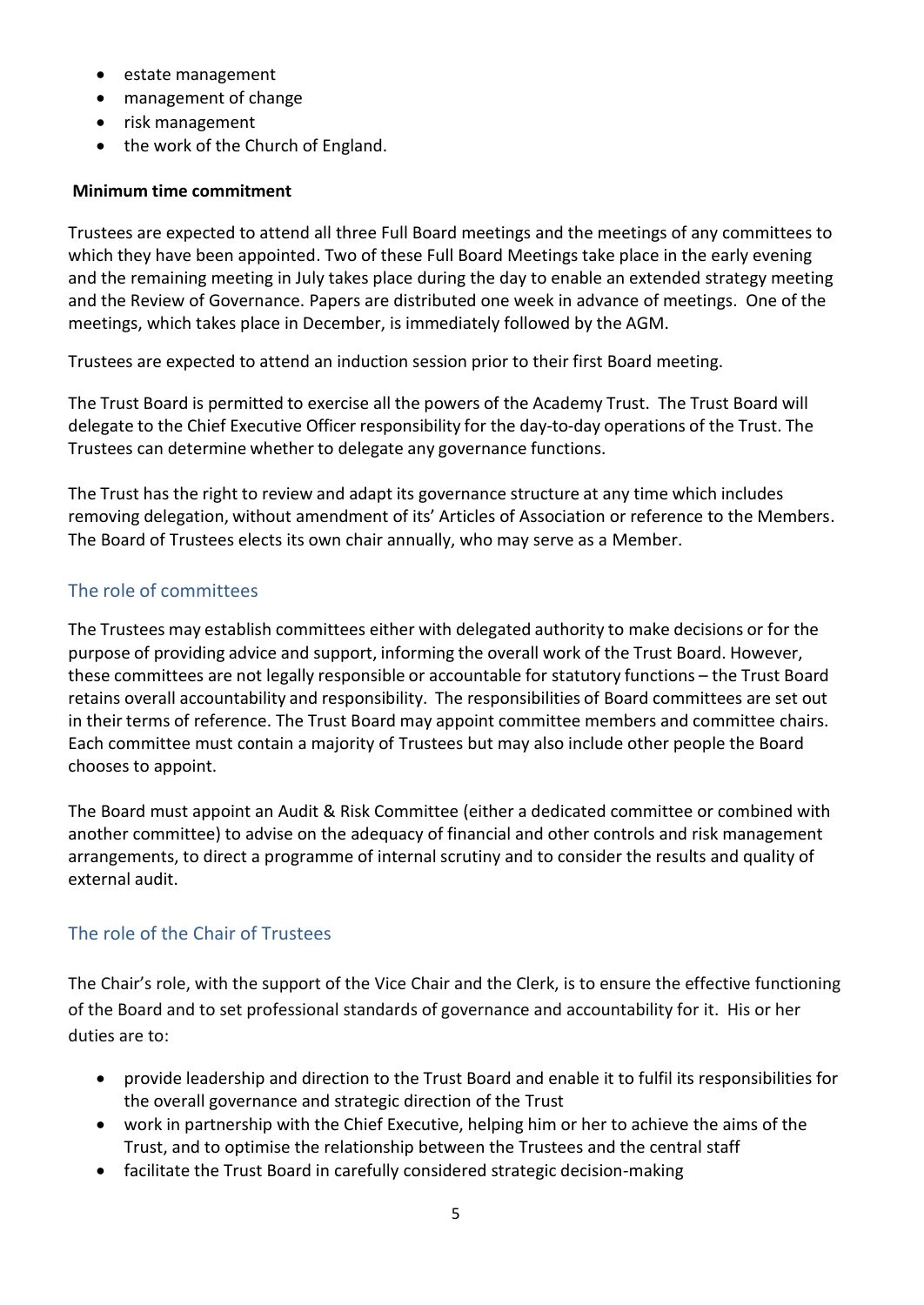• maintain careful oversight of any risk to the reputation and/or financial stability of the Trust.

The main responsibilities of the Chair are as follows:

#### **In relation to the Trust Board**

- To lead regular reviews of long-term aims of the Trust and formulation of strategic plans.
- To ensure the development of organisational policies, definition of goals and targets, and evaluation of performance against agreed targets.
- To approve the annual cycle of Board meetings and meeting agendas, chair and facilitate meetings, confirm the accuracy of minuting, monitor decisions taken at meetings and ensure they are implemented.
- To review annually the Board structure, role and staff relationships, and ensure implementation of agreed changes/developments.
- To promote team working among Board members and encourage them to identify and recruit new Trustees as required.
- To create a strong and fulfilling working relationship with Trustees and the CEO through review and self-reflective evaluation of contributions and effectiveness of the Board.

#### **In relation to the Chief Executive Officer (CEO)**

- With the Board, to appoint the CEO and lead the process of appraising and constructively guiding his or her performance.
- To consult with CEO on matters of strategy, governance, finance and HR.
- To oversee the CEO's activities in the context of the implementation of Board's strategy and policies.
- To receive regular informal progress reports of the Trust's work and financial performance through the CEO, and the Trust's financial management accounts each month
- To support the CEO with recruitment of senior staff.
- To represent the Trust as a spokesperson at appropriate events, meetings or functions.
- To lead the Board in fostering stakeholder relationships as agreed with the CEO.
- To act as final stage adjudicator for disciplinary and grievance procedures if required.
- To facilitate change and address conflict within the Trust Board and within the Trust and liaise with the CEO to achieve this.
- To undertake review of external complaints as defined by the Trust's Complaints Procedure.
- To ensure adherence and compliance around key policies and in all decisions and discussions of the Board and any sub-committees.
- To review annually the make-up and skills of the Board and the performance of the Clerk.

In order to perform the above role, the Chair should have reasonable access to all staff and information, in line with the Board's fiduciary duties.

#### **Minimum time commitment**

Attendance at all Board meetings per year, one of which is followed by the AGM.

Monthly one-to-one meetings with the CEO.

Meetings with new and potential Trustees.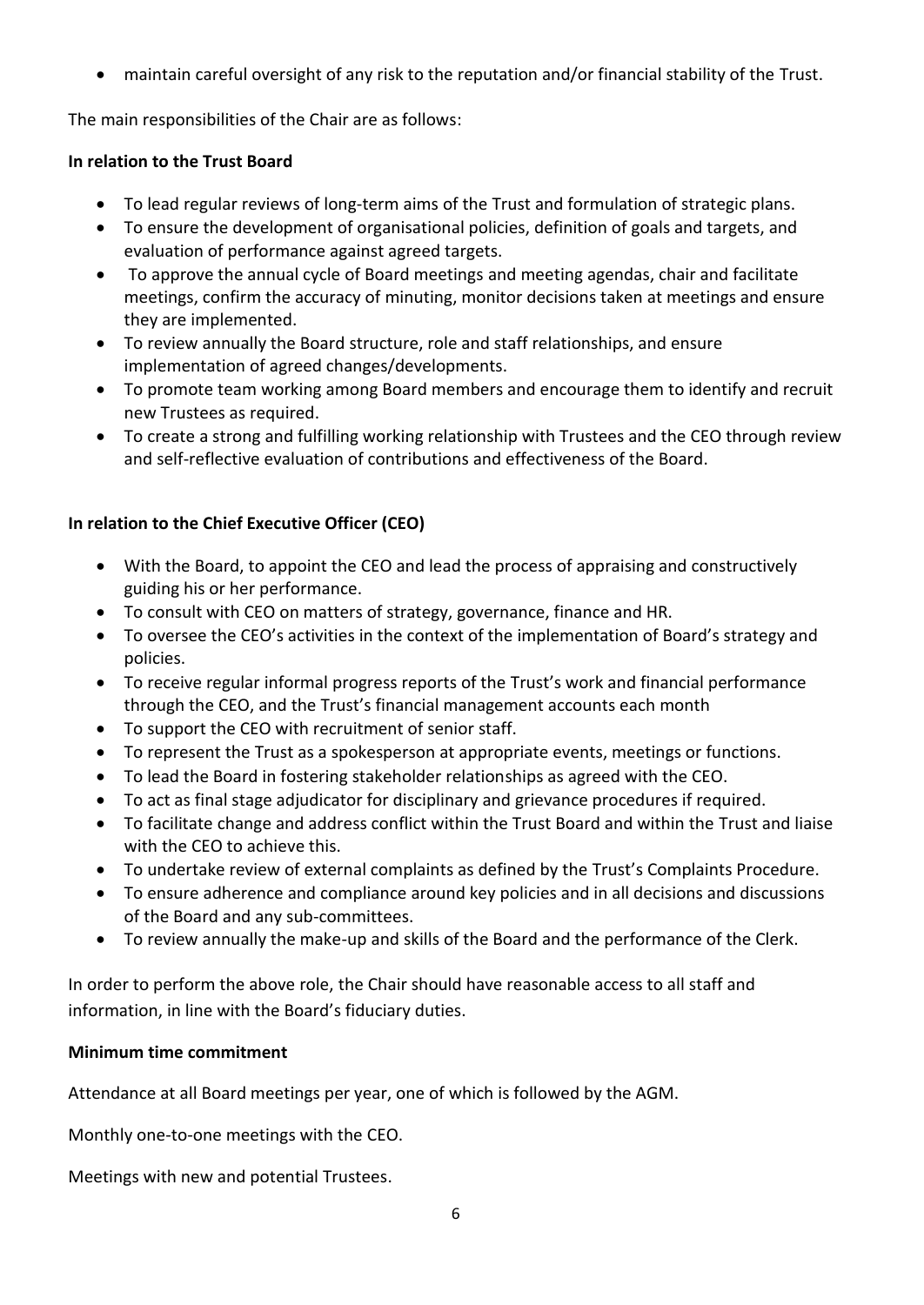Attendance at Chairs' Briefings three times a year.

Occasional meetings to represent the Trust, for example the annual review at the Department of Education.

#### **Qualities of a Chair**

- Exemplary commitment to the Trust's principles, values and aims.
- Strategic vision in relation to the Trust's mission.
- Leadership skills and a readiness to exercise them.
- Experience of chairing meetings effectively.
- Willingness to devote time to carry out responsibilities.
- Sound, independent judgement, and the ability to think creatively in the context of the Trust and the external environment.
- Credibility and ability to represent the Trust to external bodies.
- Good communication and interpersonal skills.
- Tact, diplomacy and persuasiveness, combined with a willingness to challenge and criticise constructively.
- Networking ability.

#### The role of the Clerk

The Clerk is the Trust Board's governance professional, accountable to it. The Clerk is paid to undertake the role and report directly to the Chair. The 'Clerking Competency Framework' outlines the knowledge, skills and behaviours to provide professional clerking to the Trust Board.

The responsibilities of the Clerk are as follows:

- To help the Board understand its role, functions and legal duties, and to provide it with impartial advice.
- To support the Chair and the Board with organising meetings, circulating papers and minuting.
- To advise the Board on its compliance with the Articles of Association, funding agreement and with relevant legislation and regulations.
- To support the Chair to enable and facilitate strategic debate and decision making.
- To provide guidance on procedural matters relating to the operation of the Board.

#### The role of the Chief Executive Officer (CEO)

The CEO has the delegated responsibility for the operation of the Trust including the performance of its academies. The CEO has a range of duties defined by the DFE, including that relating to the Prevent duty and safeguarding more widely. The CEO manages the performance of the Academy Headteachers/ Heads of School, fulfilling this function in direct partnership with the Chair where there is full delegation to a Local Governing Board (LGB).

The CEO leads management of the Trust's Headteachers. The CEO will delegate executive management functions to members of the Executive Management Team and is accountable to the Trust Board for the performance of the Executive Management Team.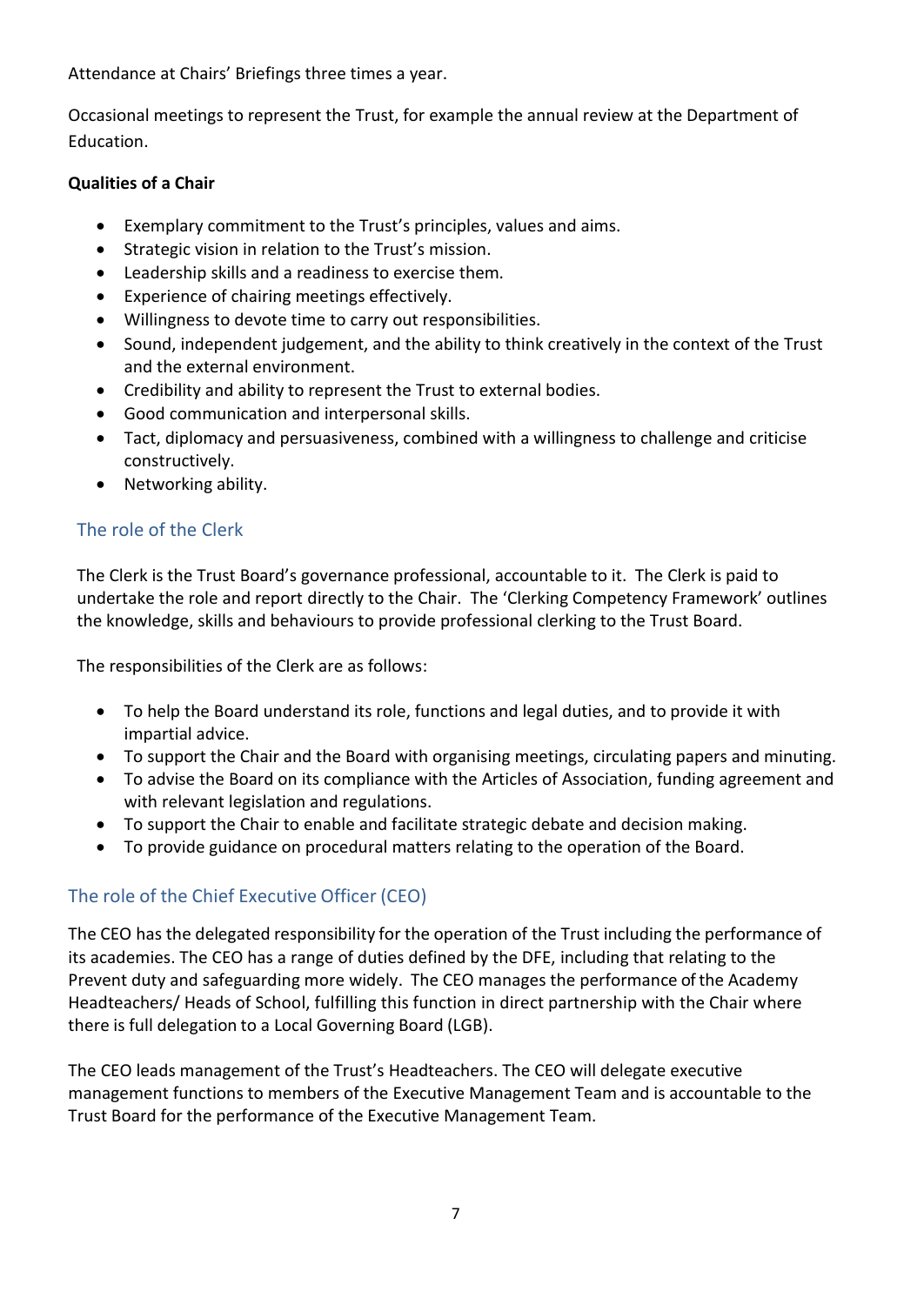The CEO, as Accounting Officer, has overall legal responsibility for the implementation of the Trust's financial responsibilities and must ensure that the organisation is run with financial effectiveness and stability; avoiding waste and securing value for money and achieving economies of scale.

The Accounting Officer has oversight of financial transactions, by:

- ensuring the Trust's property and assets are under the Trustees' control, and measures exist to prevent losses or misuse
- ensuring bank accounts, financial systems and financial records are operated by more than one person
- keeping full and accurate accounting records to support their annual accounts.

The Accounting Officer has, in law, a direct personal responsibility to Parliament for the discharge of these responsibilities. The Accounting Officer's annual statement on regularity, propriety and compliance must be included in the Trust's Annual Report. This is a formal declaration by the Trust's Accounting Officer that their personal responsibilities to Parliament for the resources under his control during the year have been met.

The Accounting Officer is held to account by other Trustees at all Trust Board and committee meetings, where he or she is questioned about projected and actual outturns (financial as well as educational) and projections, and Trustees assure themselves of the robustness of mitigation strategies against the Trust Risk Register. This happens at Board meetings and at every committee meeting.

#### The role of the Academy Headteacher / Head of School

The Academy Headteacher/ Head of School is responsible for the day-to-day operation of the academy. The Academy Headteacher/Head of School is managed by the CEO but, if there is delegation, reports to the LGB on matters which have been delegated to the LGB. This remains the case other than in exceptional circumstances whereby the CEO deems the matters arising to be of such significant importance that they exercise their authority to overrule decisions and actions made or implied by either the LGB and/or the Headteacher/Head of School in accordance with the delegated charts of decision making as set out below.

It is the responsibility of the Headteacher/Head of School in each academy, working with the academy's Business Manager or central finance team, to agree a detailed budget for the year in question, using the Trust's budget planning format. That budget is then submitted to the Trust CFO for approval (in this the CFO is acting with delegated powers from the Trust Board). Once approved, the monthly reporting on income and spend is the responsibility of the school Headteacher/Head of School, with the support of the school's Business Manager or central finance team, and is communicated to the Trust CFO at regular meetings. If any variances are proposed to the budget, these must be agreed between the Headteacher/Head of School, the Chair of the LGB and the CFO. The CFO is accountable then to the Trust Board via the Trust Finance and Audit Committee for the overall financial outturns at the end of the year.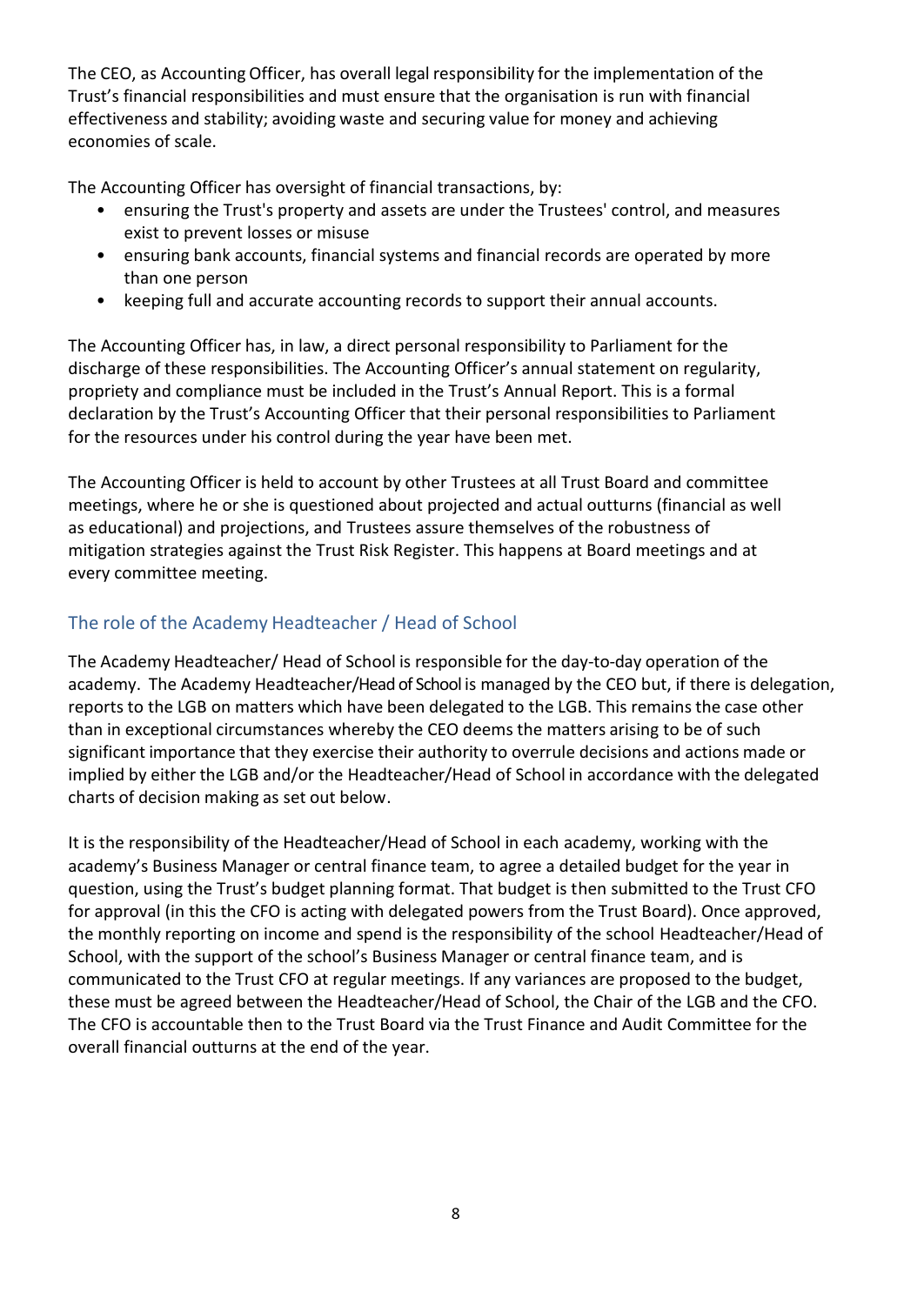### Local Governing Board (LGB)

Local Governing Board are constituted in accordance with the relevant Trust policy document (Appendix 1). Each LGB must include at least two parent governors, who bring an important perspective but have the same responsibilities to the Trust as other local governors and need the same skills. Their role is to support the trust, rather than act as parent representatives.

At least three times per year, the Headteacher/Head of School will produce a written report for the LGB covering the main areas of the LGB's responsibilities. This report will always be part of the communication between LGBs and the Trust Board. The report will cover: standards being achieved by each year group in key curriculum areas; attendance; exclusions; behaviour; quality of teaching; and staffing issues. In addition, the Chair of each LGB, in collaboration with the clerk, will, after each LGB meeting, agree a short summary of ways in which the work of the school and the Headteacher were challenged or supported (normally covered in the Standards Dashboard). This will include any issues of concern, key areas of significant progress, and listing briefly any interventions put in place. Where there is an issue of grave concern about the school's or the Headteacher's performance, this may be communicated in a confidential annexe to this summary report.

The full minutes of each LGB will be available to Trustees on a regular cycle, but issues in them will be addressed by exception only.

A forum for all LGB chairs also meets at least three times per year with the Chair of Trustees and CEO to raise matters of interest or concern.

The main responsibilities of a Local Governing Board are as follows:

- 1. To ensure that the terms of the Scheme of Delegation are being fully met.
- 2. To plan for the academy's development within the strategic framework of the Trust and taking stakeholders' views into consideration, with a strong focus on the quality of education provided, ensuring coherence and continuity, and following key priorities and key performance criteria.
- 3. In decision-making, to ensure accordance with the Trust's charitable objectives (as set out in the annual report and the articles), and with its vision and values.
- 4. To determine those individual academy-level policies which reflect the academy's ethos and the Trust's policies and values.
- 5. To assess and manage principal risks to each Academy and to set an acceptable risk level in key areas and for key significant projects, through maintenance and consideration of a risk register.
- 6. To provide challenge and support to the Headteacher/ Head of School.
- 7. To agree with the Trust the appointment of senior leaders and participate in the process of their selection.
- 8. To agree with the CEO the appointment of a Clerk to the LGB.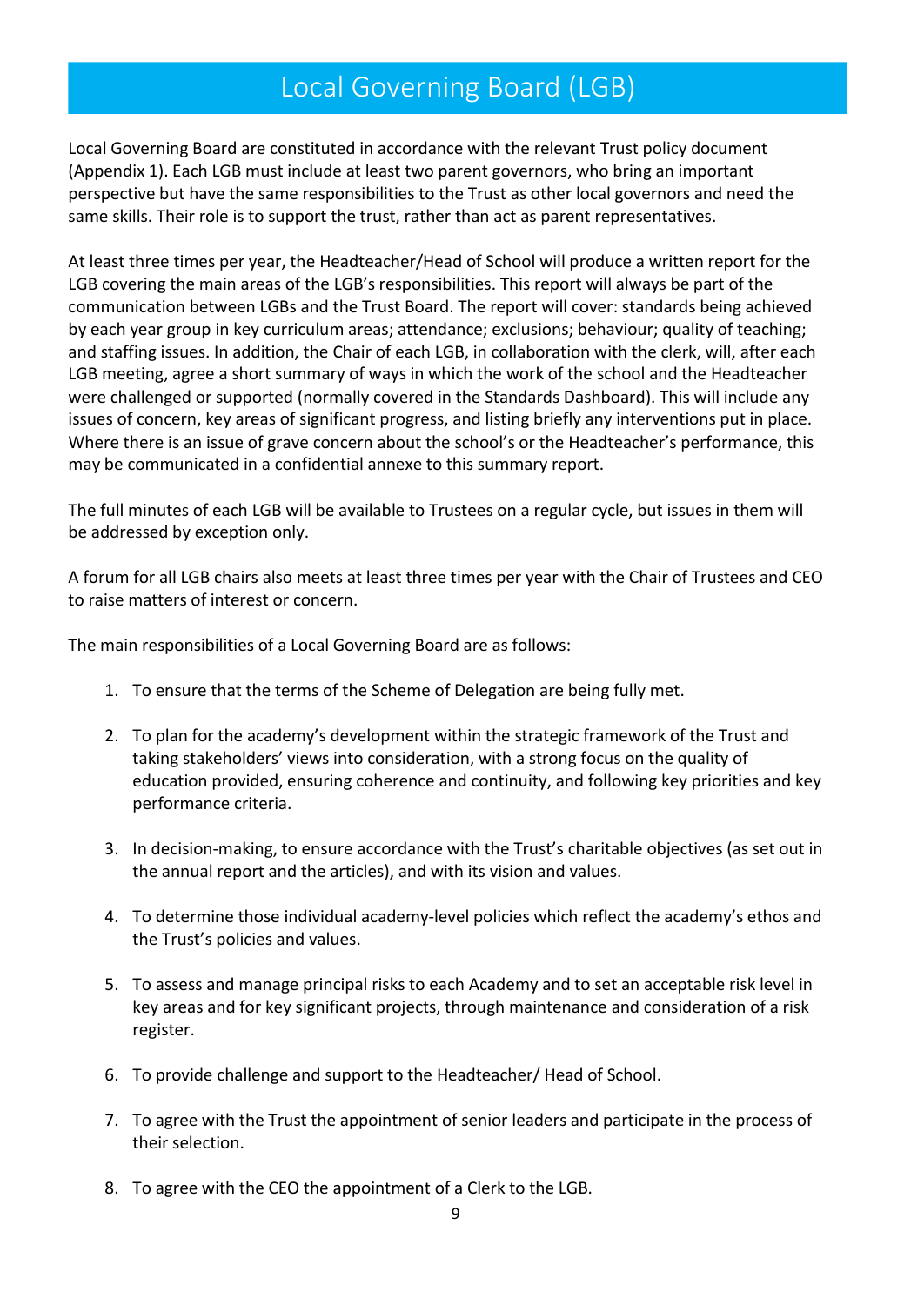- 9. To plan and review development of each academy, ensuring that all strategic decisions are taken in the light of the Trust's charitable objectives as set out in the annual report and in the articles, and agreed key priorities and key performance indicators.
- 10. To ensure the effective planning, prudent management and careful monitoring of the use of all finance allocated, including the pupil premium.
- 11. To agree end of key stage pupil achievement targets for each academy, overall and by significant pupil groups such as the disadvantaged, to monitor end of key stage achievement at least three times per year and to take action when necessary in the light of that monitoring.
- 12. To set targets for pupil attendance for each academy, to monitor attendance at each school three times per year, taking appropriate action in the light of that monitoring.
- 13. To complete an annual self-review of the LGB's performance and produce a report on the work of the LGB.
- 14. To undertake performance management of the Headteacher/Head of School and all academy staff in accordance with the Trust Performance Management Policy and agree any resulting pay awards.
- 15. To ensure that continuous professional development, aligned to the curriculum, is provided for teachers and other staff so that teaching improves.
- 16. To consider the workload and wellbeing of staff while developing and strengthening the quality of the workforce.
- 17. To maintain and up-to-date register of interests and ensure that all conflicts of interest are declared and documented.

### Earned Autonomy

AAAT begins with the principle that a wide range of responsibilities and decisions are delegated to Local Governing Boards (LGB). These responsibilities will include monitoring whether the school is working within its agreed policies, whether standards are being met, and if the funding is being appropriately spent. The LGB will use its detailed knowledge and engagement with stakeholders to ensure that their academy is being well served by the school leadership team. More specifically, this will include: regular scrutiny of the performance of the academy; holding the Headteacher/Head of School to account for pupil outcomes and the quality of teaching, learning and assessment; ensuring compliance with Trust policies and with agreed budget constraints and parameters; determining, sustaining and celebrating the ethos and character of the academy. As a committee of the Trust Board, it has direct access to the Board if there are concerns.

Where the Trust determines not to delegate, academy councils may be established. In this Scheme of Delegation (SoD) the Trust Board retains the power to determine on a case-by-case basis whether to delegate responsibility for the performance of each academy to a Local Governing Board (LGB). It is the starting point of the Trust that there is full delegation to each Local Governing Board. This scheme sets out how that delegation is put into place, so that from the legal structure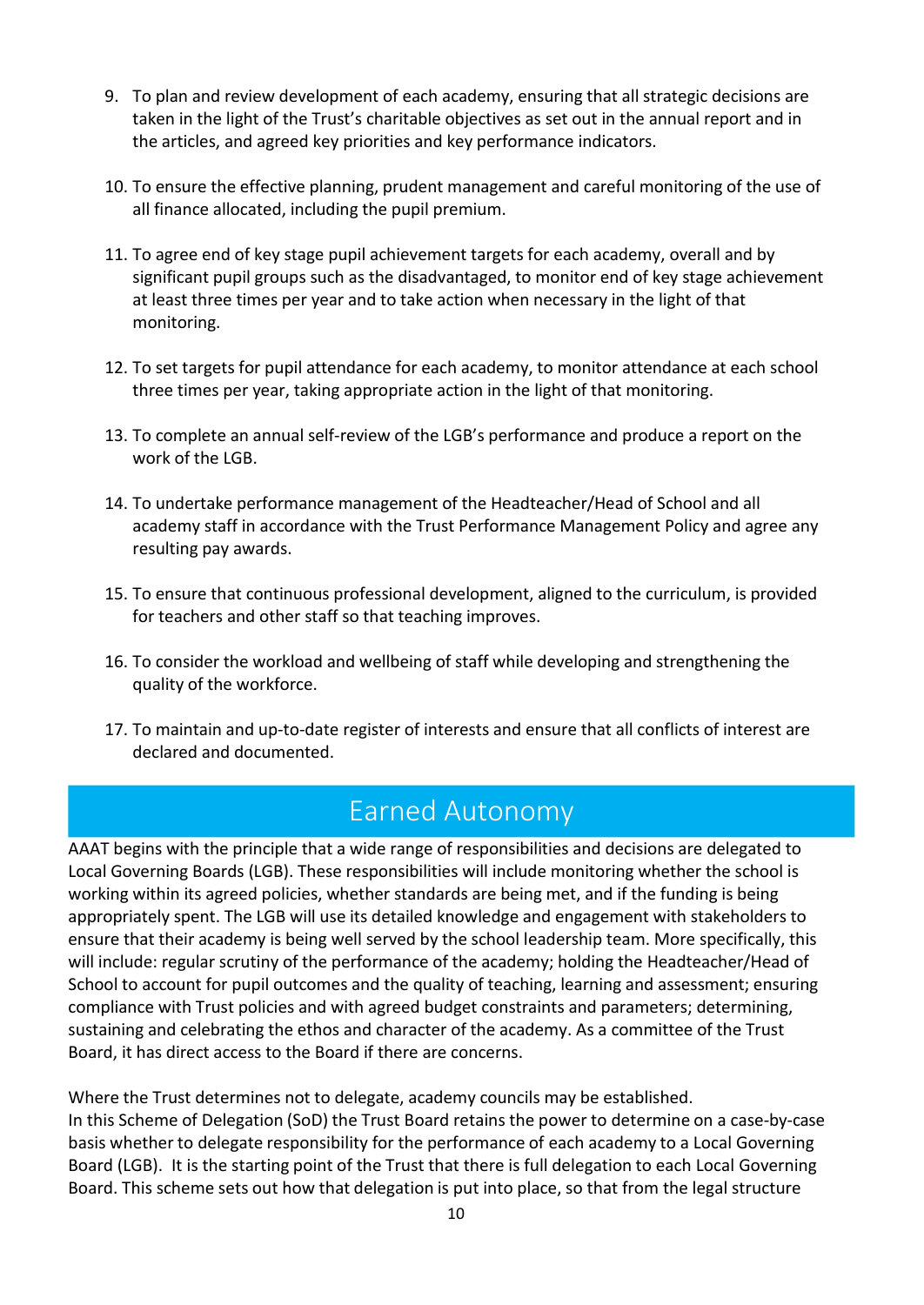within which we operate, it is clear that the Local Governing Boards and the CEO have the power they need to act on the Trustees' behalf.

Factors which may influence the decision to delegate include, but are not limited to:

- $\checkmark$  School performance
- $\checkmark$  A recent Ofsted report
- $\checkmark$  Financial and administrative performance
- $\checkmark$  Leadership and governance capacity and capability
- $\checkmark$  Safeguarding and wellbeing concerns

Specific matters arising and requiring immediate attention and/or action which fall outside of the control of the LGB and or Headteacher/Head of School, are in the first instance automatically delegated to the CEO, who in accordance with this SoD, will decide if an emergency panel from the Trust needs to be called upon to authorise the relevant and appropriate actions to be undertaken thereon.

This model is often referred to as 'earned autonomy' and requires more than one scheme of delegation. Within the context of this Scheme of Delegation, it should be noted that the phrase 'earned autonomy' is used to show that in the Trust some LGBs may have decision-making powers and some may be simply academy councils (i.e. advisory). An LGB with decision making powers is still a committee of the Trust Board and its powers and decision-making functions can be amended or revoked by the Trust Board. Where Trustees have concerns about the performance of any of the academies within the Trust, their initial response would be to offer support from within the Trust with an intention, where possible, to maintain current levels of delegation.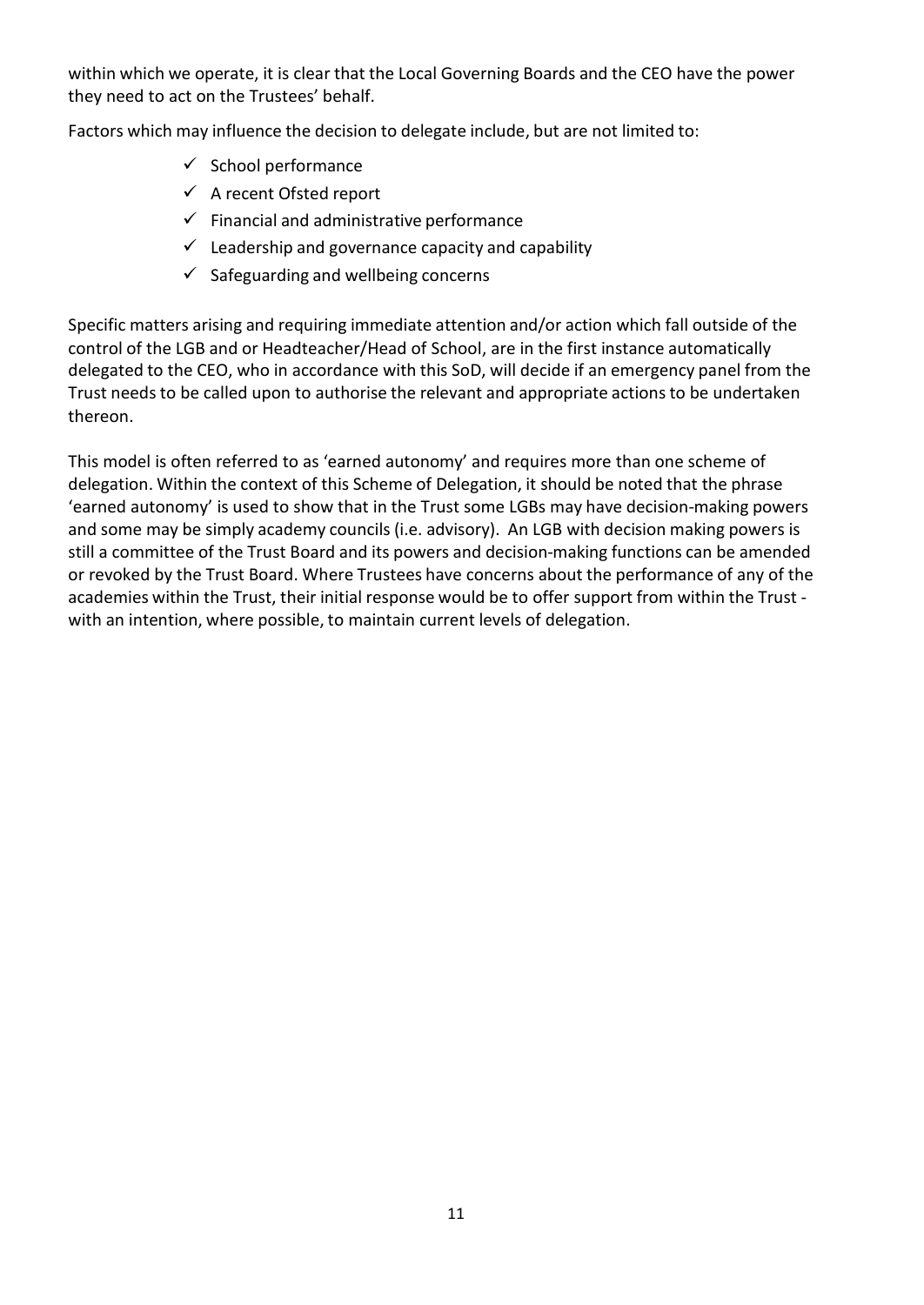### Support process and reduced delegation

| <b>Initial Concerns</b>          | Concerns identified by monitoring or support requested by the<br>school.                                                                                                                                                                                                                                                       |
|----------------------------------|--------------------------------------------------------------------------------------------------------------------------------------------------------------------------------------------------------------------------------------------------------------------------------------------------------------------------------|
| Informal discussion              | CEO meets with any or all of Headteacher/Head of<br>School/Senior Leaders/Governors to discuss informally.<br>• CEO procures support at an informal level and monitors progress.<br>Where situation escalates or little improvement made CEO moves<br>support to a task group action plan                                      |
| <b>Task Group</b><br>action plan | Task Group formed of elected Trustees and, if appropriate,<br>Headteacher/Head of Schools from the Management Board or<br>Chairs of Local Governing Boards.<br>CEO co-ordinates response of more formal support with an action<br>plan and clearly defined timeline.<br>Task Group recommends reduced delegation.<br>$\bullet$ |
| Ongoing support                  | Task Group reviews progress at key stages.<br>CEO co-ordinates response of more formal support with an action<br>plan and clearly defined timeline.<br>With progress in key areas delegations moved to LGB.                                                                                                                    |
| Summary review                   | CEO presents review findings to the Trust Board<br>Action plan closes with approval for re-instatement of full<br>delegation or autonomy is withdrawn                                                                                                                                                                          |

Any approach used would be bespoke to each situation and LGBs would be able to make their case known if any disagreement arose in a Trust's decision to take this route. It may be that only some areas have reduced delegation and timeframes could be very different in different circumstances. However, the decisions made and ratified by the Trustees would be final.

#### **Annual review of Governance, Governor and Trustee succession planning**

Each Trustee will contribute to the Board Annual Self Review. In addition, at least once every three years the Board should commission an external review of its governance, including a review of its own performance. The Board annual self-review and any external review will be reported to Members at the Annual General Meeting (AGM). In addition, the Chair and Vice Chair of Trustees will use the outcomes to inform training, development and to shape improvement in the Board's working. The Board will be responsible not only for evaluating its own performance but also for evaluating the performance of the Local Governing Boards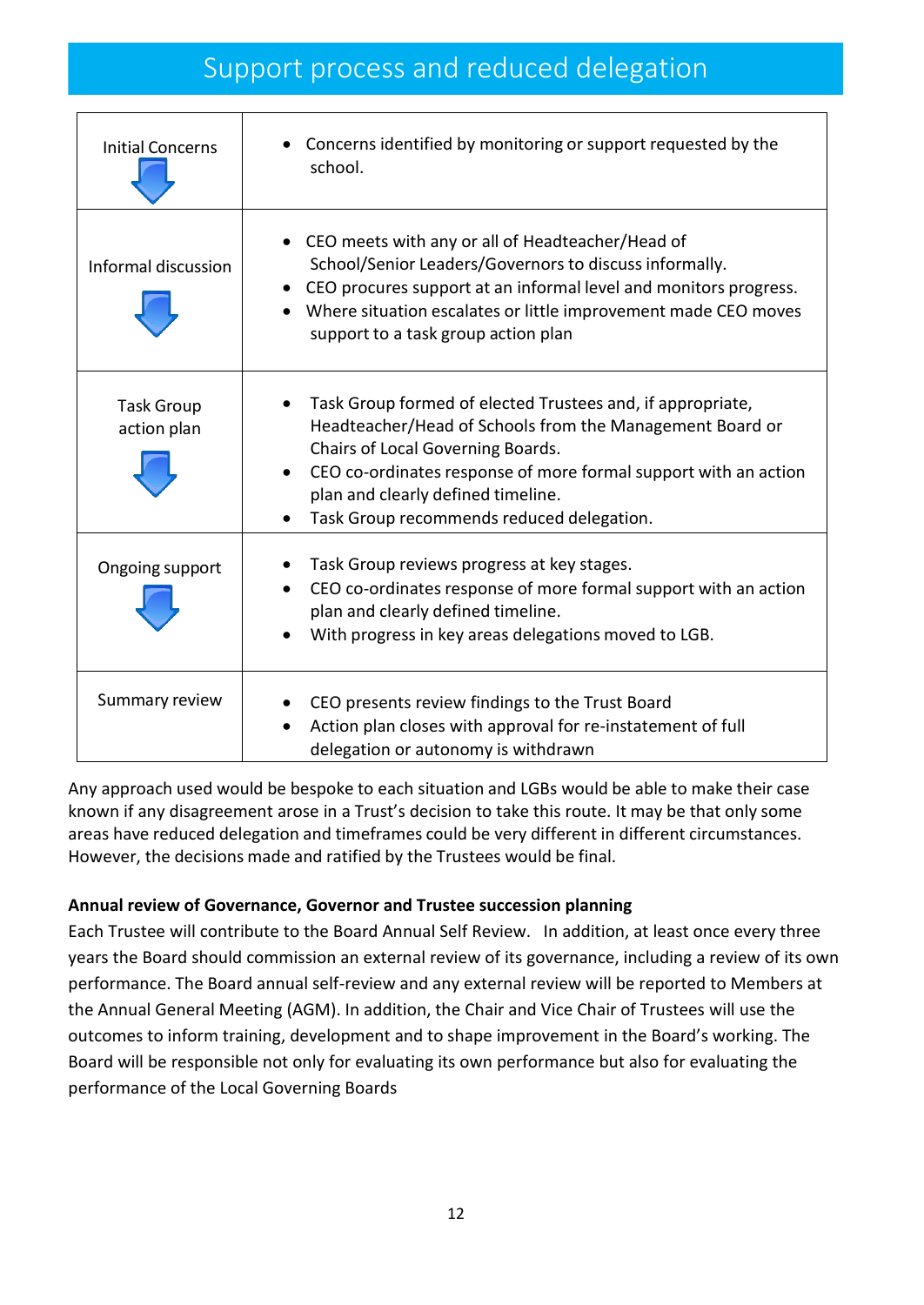- The Trust understands that where possible the membership of each group reflects the diversity of the community it serves, and it is essential that there is a combination of experienced and newer Governors and Trustees covering a wide range of areas of expertise. Normally Governors and Trustees should not serve more than two consecutive terms in office (unless for reasons such as covering skills shortage areas or other exceptional reasons).
- Annual reviews of governor expertise contribute to the strategy for the recruitment, retention, development and succession planning of Governors and Trustees.
- The Trust maintains a register of terms of office, skills and background, and other relevant information about each Governor and Trustee. The compilation of the Governor information is to be provided to the Trust Board by the Chairs of the individual LGBs and to identify likely or actual vacancies or gaps.
- Role descriptions for Governors and Trustees are maintained by the Trust and can be adapted to reflect particular skills gaps.
- Recruitment uses a mixed approach of personal contacts, advertising (across the Trust and externally), approaches to national and local organisations, including for example Academy Ambassadors and the Church of England, and others as appropriate.
- All Governors will be asked to provide a CV and to complete a Skills Audit and will be interviewed by members of the LGB. Recommendations to appoint are sent to The Trust Board for approval
- All potential Trustees and are asked to provide a cv and will be interviewed before appointment by a panel of Trustees.
- The Trustees remain mindful of the importance of diversity and equality in Trustee and Governor appointments.
- Appointments are conditional on a satisfactory Enhanced DBS check.
- All new Governors and Trustees are systematically inducted using and established programme, which includes familiarity with this Governance plan, updated annually, and are mentored by a named more-experienced colleague in their first year.
- Training for all Governors and Trustees is made available by the Trust to enable Governors and Trustees to carry out their role effectively.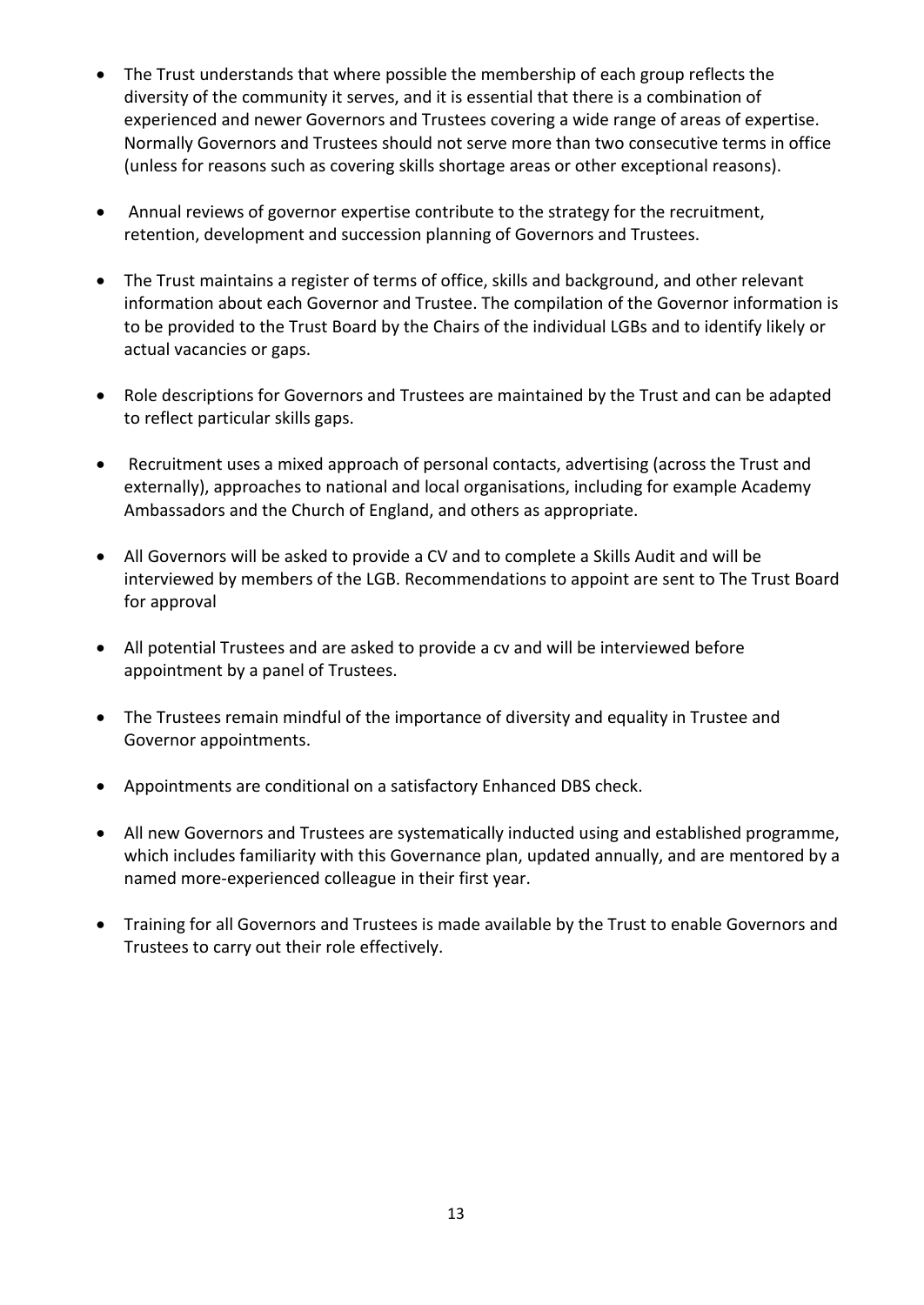#### **Appendices**

- 1. Constitution of Local Governing Bodies
- 2. Audit, Finance and Risk Committee Terms of Reference
- 3. Standards Committee Terms of Reference
- 4. Pay Committee Terms of Reference

Policy schedule Appendices to be added following Board discussion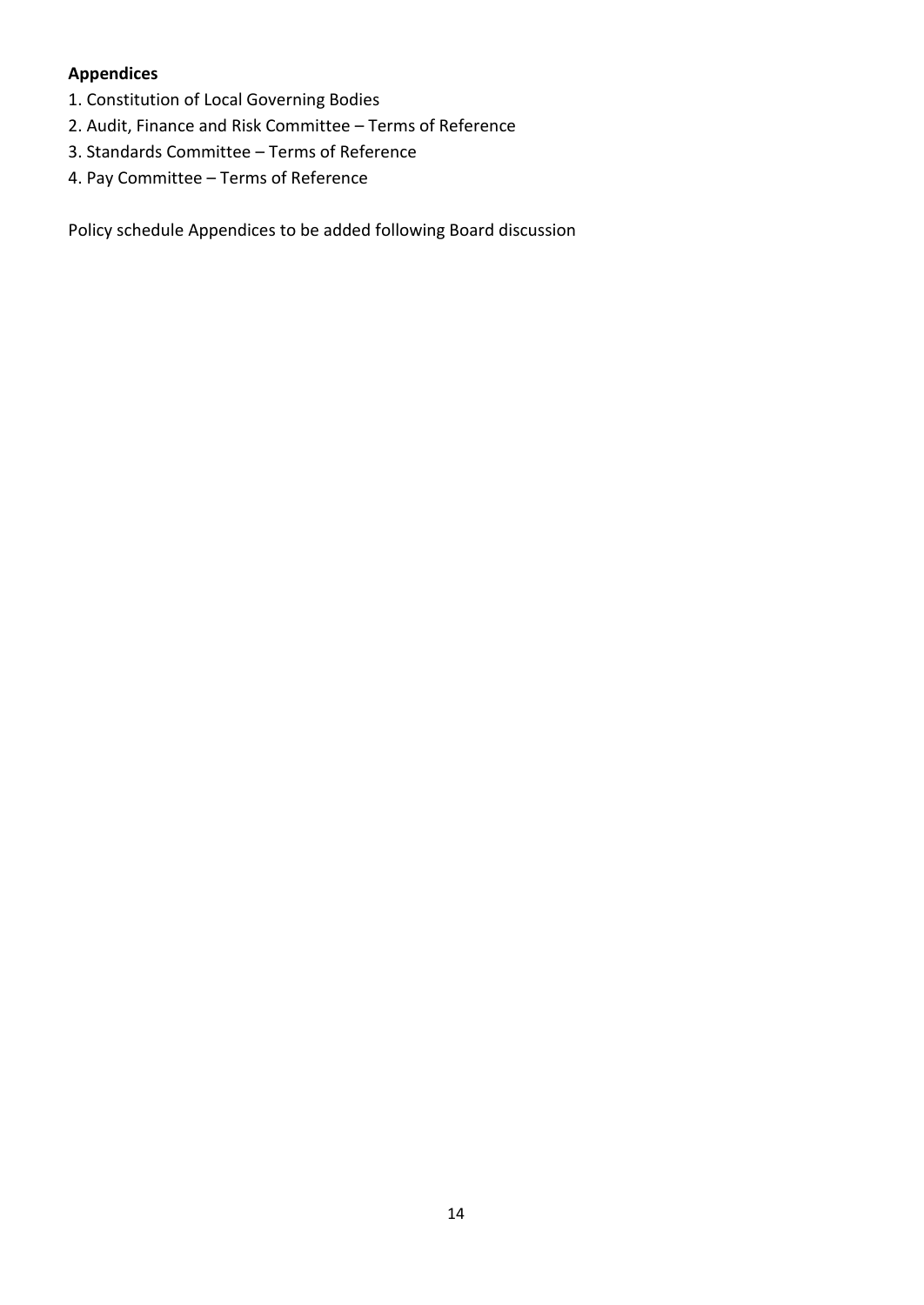| <b>Key</b>                                                            |
|-----------------------------------------------------------------------|
| Blue box Function cannot be legally carried out at this level.        |
| Action to be undertaken at this level                                 |
| A Provide advice and support to those accountable for decision making |
| <> Direction of advice and support                                    |
| Grid 1 - delegation to school committee                               |
| Level 1: Members                                                      |
| Level 2: Board of trustees                                            |
| Level 3: Chief executive officer                                      |
| Level 4: Local governance Board (LGB)                                 |
| Level 5: Academy Headteacher                                          |
| Grid $2$ – no local delegation                                        |
| Level 1: Members                                                      |
| Level 2: Board of trustees                                            |
| Level 3: Chief executive officer                                      |
| Level 4: Academy Headteacher                                          |
| Level 5: Governance Academy council                                   |

T.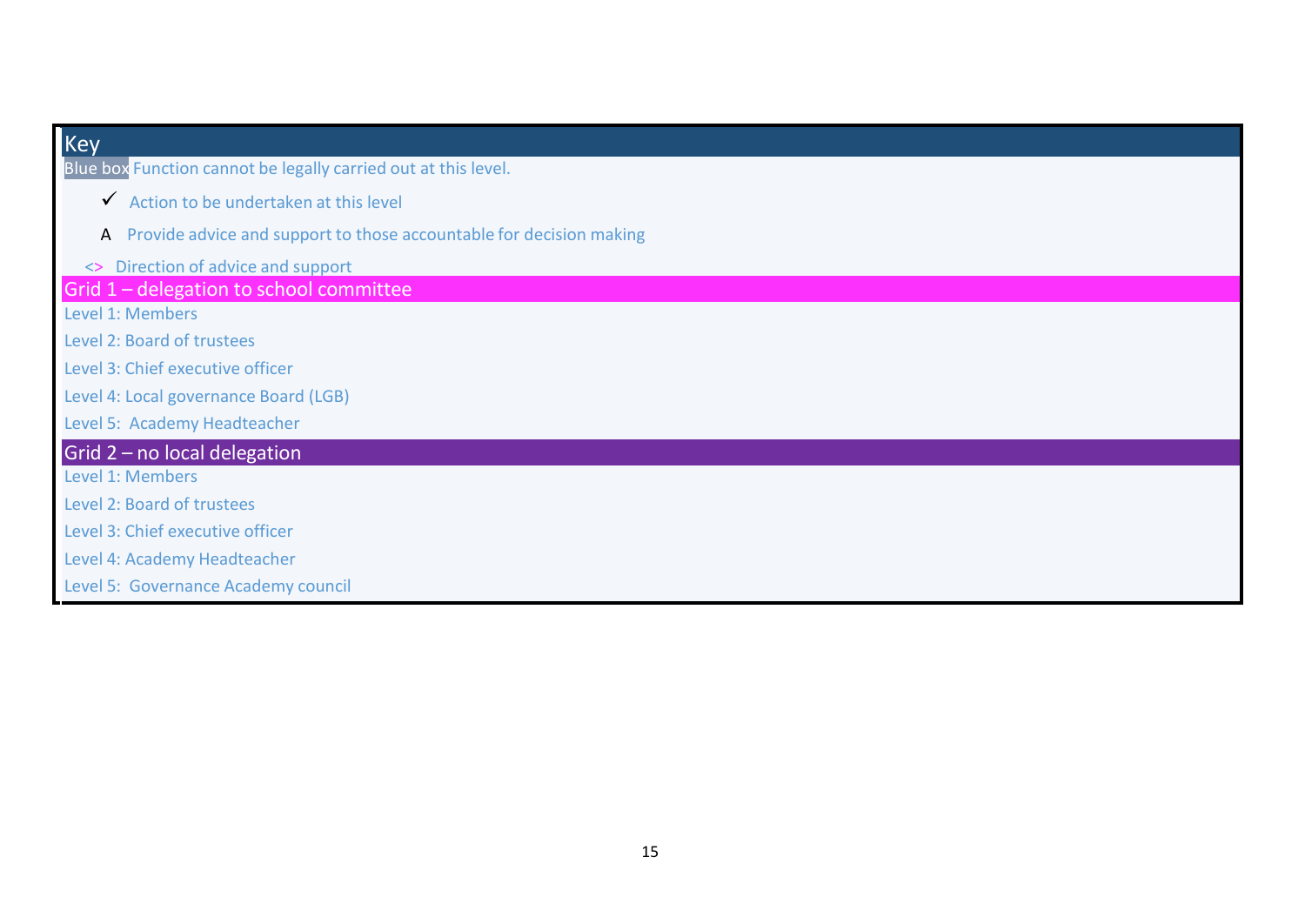### Delegated decision making – Local Governing Board

|                   |                                                                                                                              | Delegation     |                    |            |              |                        |
|-------------------|------------------------------------------------------------------------------------------------------------------------------|----------------|--------------------|------------|--------------|------------------------|
| Area              | <b>Function</b>                                                                                                              | <b>Members</b> | <b>Trust Board</b> | <b>CEO</b> | <b>LGB</b>   | Academy<br>Headteacher |
|                   | The governance framework                                                                                                     |                |                    |            |              |                        |
|                   | Members: Appoint/Remove                                                                                                      | $\checkmark$   |                    |            |              |                        |
|                   | <b>Trustees: Appoint/Remove</b>                                                                                              | $\checkmark$   | $<$ A              | $<$ A      |              |                        |
|                   | Role descriptions for members                                                                                                | $\checkmark$   |                    |            |              |                        |
| People            | Role descriptions for trustees/chair/specific role/committee members:<br>agree                                               |                | $\checkmark$       | $<$ A      |              |                        |
|                   | Committee chairs: appoint and remove                                                                                         |                | ✓                  | $<$ $A$    |              |                        |
|                   | LGB chairs & governors: to appoint and remove the LGB Chair, and to<br>recommend to the Trust Board the appointment          |                | ✓                  | $<$ A      | $\lt\check$  |                        |
|                   | Clerk to trust board: appoint and remove                                                                                     |                | $\checkmark$       |            |              |                        |
|                   | Clerk to LGB: appoint and remove in consultation with the CEO                                                                |                |                    |            | $\checkmark$ |                        |
|                   | Articles of Association: Agree and Review                                                                                    | $\checkmark$   | $<$ A              | $<$ A      |              |                        |
| Systems           | Governance Structure (Committees) for the Trust: Establish and review<br>annually                                            |                | $\checkmark$       | $<$ A      |              |                        |
| and<br>structures | Terms of References for Trust Committees (including Audit if required,<br>and scheme for Academy Committees): Agree annually |                | $\checkmark$       | $<$ A      |              |                        |
|                   | Terms of Reference for LGB: Agree annually                                                                                   |                | ✓                  | $<$ A      | $\checkmark$ |                        |
|                   | Skills audit: Complete and recruit to fill gaps accordingly recommending<br>potential members of the LGB to the Trust Board  |                | ✓                  | $<\forall$ |              |                        |
|                   | Annual Self-Review of Trust Board and Committee performance:<br>complete annually                                            |                | $\checkmark$       |            |              |                        |
|                   | Annual Self-Review of LGB performance: complete annually                                                                     |                |                    |            | $\checkmark$ |                        |
|                   | Chairs' performance: undertake an annual 360 Review                                                                          |                |                    |            |              |                        |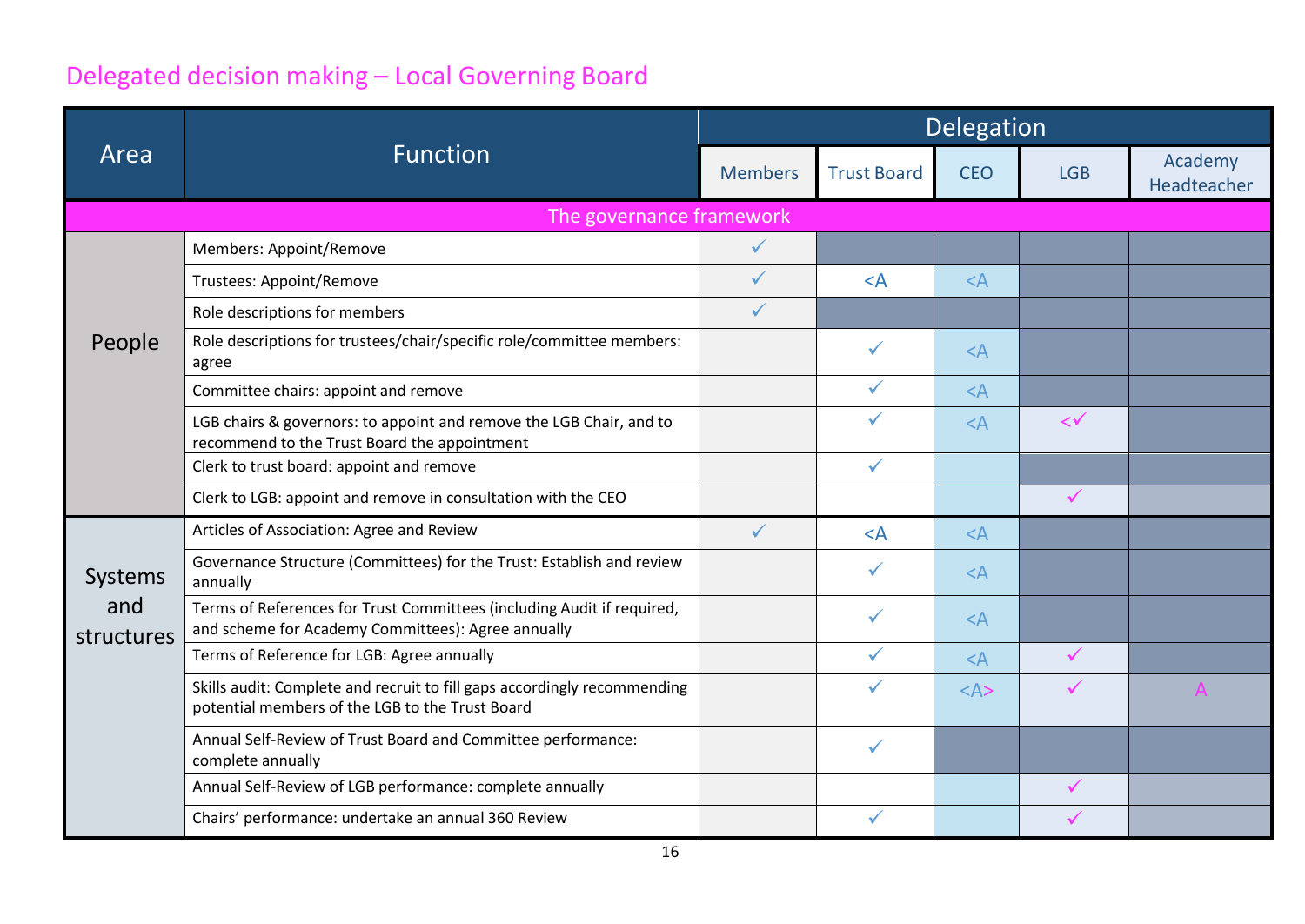|                  |                                                                                                                                                                                                                                                                                                                                                                           | Delegation         |              |            |                        |  |
|------------------|---------------------------------------------------------------------------------------------------------------------------------------------------------------------------------------------------------------------------------------------------------------------------------------------------------------------------------------------------------------------------|--------------------|--------------|------------|------------------------|--|
| Area             | <b>Function</b><br><b>Members</b>                                                                                                                                                                                                                                                                                                                                         | <b>Trust Board</b> | <b>CEO</b>   | <b>LGB</b> | Academy<br>Headteacher |  |
|                  | Trustee and Committee Member Contribution: Review annually                                                                                                                                                                                                                                                                                                                |                    | $\checkmark$ |            | $\checkmark$           |  |
|                  | Reporting                                                                                                                                                                                                                                                                                                                                                                 |                    |              |            |                        |  |
|                  | Trust governance details on trust and academies' websites: ensure                                                                                                                                                                                                                                                                                                         |                    |              | $<$ A      |                        |  |
|                  | Academy governance details on academy website: ensure                                                                                                                                                                                                                                                                                                                     |                    | ✓            | $<$ $A$    |                        |  |
|                  | Register of all interests, business, pecuniary, loyalty for<br>members/trustees/committee members: establish and publish                                                                                                                                                                                                                                                  |                    |              | $<$ A      |                        |  |
| <b>Reporting</b> | Annual report on performance of the trust: submit to members and<br>publish                                                                                                                                                                                                                                                                                               |                    | ✓            | $<$ A      |                        |  |
|                  | Annual report and accounts including accounting policies, signed<br>statement on regularity, propriety and compliance, incorporating<br>governance statement demonstrating value for money                                                                                                                                                                                |                    | ✓            | $<$ A      |                        |  |
|                  | Annual report work of LGB: compile and produce for Trust Review                                                                                                                                                                                                                                                                                                           |                    |              |            |                        |  |
|                  | <b>Being Strategic</b>                                                                                                                                                                                                                                                                                                                                                    |                    |              |            |                        |  |
|                  | Succession: Plan, implement and review                                                                                                                                                                                                                                                                                                                                    |                    |              | - Δ        |                        |  |
|                  | Annual Schedule of Business (Business Plan) for Trust Board: Plan,<br>implement and review                                                                                                                                                                                                                                                                                |                    | ✓            | $<$ A      |                        |  |
| <b>Being</b>     | Annual Schedule of Business (Business Plan) for LGB: Plan, design,<br>review and implement                                                                                                                                                                                                                                                                                |                    |              | A>         | $\checkmark$           |  |
| Strategic        | Policies: Determine and approve trust wide policies which reflect the<br>trust's ethos and values (facilitating discussions with unions where<br>appropriate) including: admissions; charging and remissions; complaints;<br>expenses; health and safety; premises; data protection and FOI; staffing<br>policies including capability, discipline, conduct and grievance |                    | ✓            | $<$ A      |                        |  |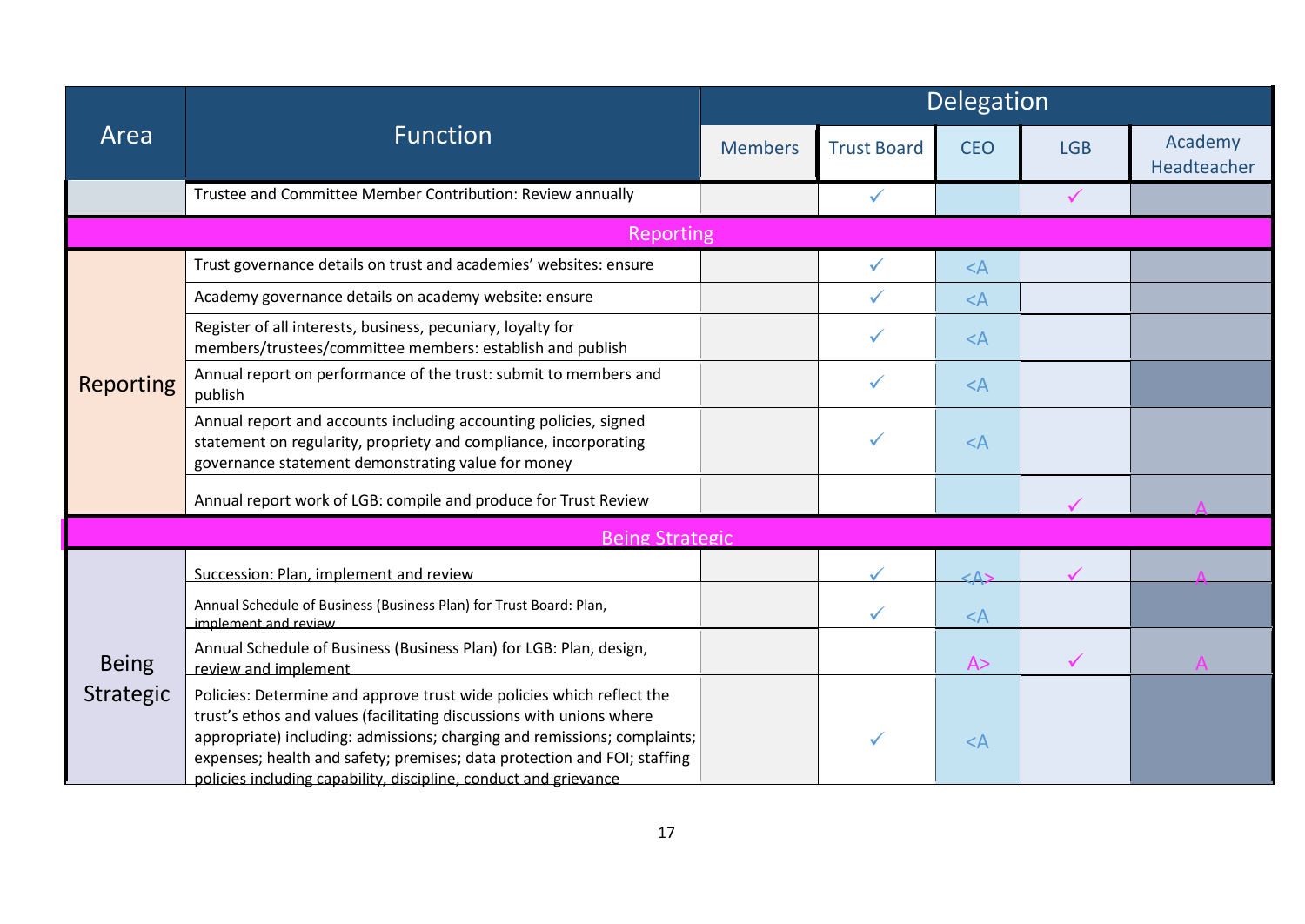|      |                                                                                                                                                                                                                                                                                       | Delegation     |                    |                         |              |                        |
|------|---------------------------------------------------------------------------------------------------------------------------------------------------------------------------------------------------------------------------------------------------------------------------------------|----------------|--------------------|-------------------------|--------------|------------------------|
| Area | <b>Function</b>                                                                                                                                                                                                                                                                       | <b>Members</b> | <b>Trust Board</b> | <b>CEO</b>              | <b>LGB</b>   | Academy<br>Headteacher |
|      | To determine those individual academy-level policies which reflect<br>the academy's ethos and the Trust's policies and values.                                                                                                                                                        |                |                    |                         | $\checkmark$ |                        |
|      | Central spend/top slice: agree                                                                                                                                                                                                                                                        |                | $\checkmark$       | $<$ A                   |              |                        |
|      | Management of risk: establish register, review and monitor                                                                                                                                                                                                                            |                | $\checkmark$       | $<\forall$              | $\checkmark$ |                        |
|      | Engagement with stake holders                                                                                                                                                                                                                                                         | $\checkmark$   | $\checkmark$       | $\checkmark\checkmark$  | $\checkmark$ |                        |
|      | Key Performance Indicators: Determine, define and agree key priorities<br>and key performance indicators (KPIs) against which progress towards<br>achieving the vision can be measured in line with the Trust's Vision and<br>Strategy                                                |                |                    | $<$ $A$                 |              |                        |
|      | To determine within the framework of the Trust's vision and priorities,<br>and with the advice of the CEO, the Academy's vision and strategy,<br>agreeing key priorities and key performance indicators (KPIs) against<br>which progress towards achieving the vision can be measured |                |                    | A>                      |              |                        |
|      | Chief Executive Officer: Appoint and dismiss                                                                                                                                                                                                                                          |                | $\checkmark$       |                         |              |                        |
|      | Academy Headteacher: To agree with the Trust Board the appointment<br>and dismissal of the Academy Headteacher                                                                                                                                                                        |                | A>                 | $<\mathsf{A}\mathsf{>}$ | $\checkmark$ |                        |
|      | Budget plan to support delivery of trust's key priorities: agree                                                                                                                                                                                                                      |                | $\checkmark$       | $<$ A                   |              |                        |
|      | Budget plan to support delivery of Academy key priorities: agree                                                                                                                                                                                                                      |                |                    |                         | $\checkmark$ |                        |
|      | Trust's staffing structure: agree                                                                                                                                                                                                                                                     |                | $\checkmark$       | $<$ A                   |              |                        |
|      | Academy staffing structure: agree                                                                                                                                                                                                                                                     |                |                    | A>                      | $\checkmark$ |                        |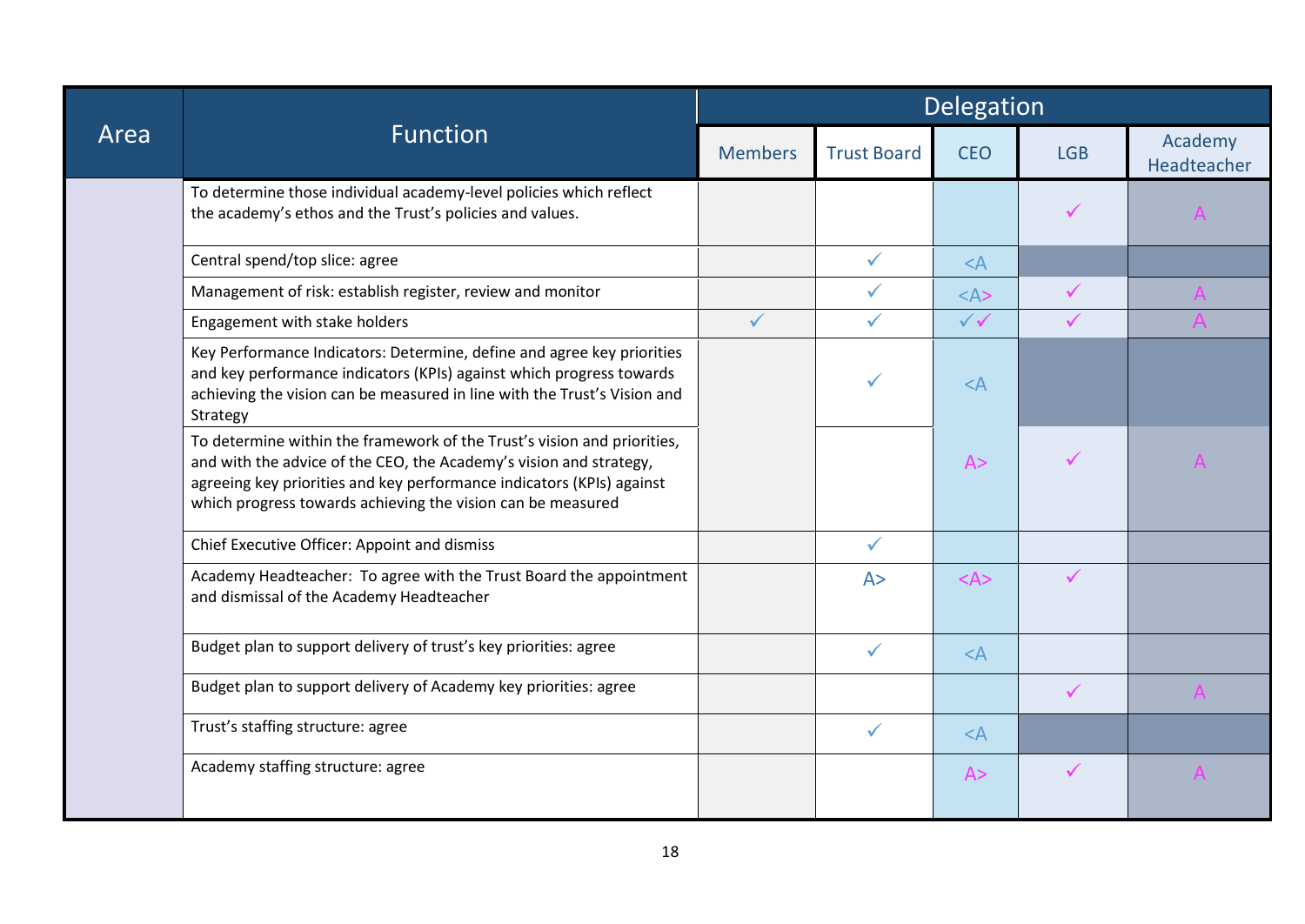|                       |                                                                                                                                                          | Delegation     |                    |              |              |                        |
|-----------------------|----------------------------------------------------------------------------------------------------------------------------------------------------------|----------------|--------------------|--------------|--------------|------------------------|
| Area                  | <b>Function</b>                                                                                                                                          | <b>Members</b> | <b>Trust Board</b> | <b>CEO</b>   | <b>LGB</b>   | Academy<br>Headteacher |
|                       | <b>Holding to Account</b>                                                                                                                                |                |                    |              |              |                        |
|                       | To agree auditing and reporting arrangement for matters of compliance<br>(e.g. safeguarding, health and safety, employment), with advice from the<br>CEO |                | $\checkmark$       | $<\forall$   | ✓            |                        |
| Holding to<br>account | Reporting arrangements for progress on key priorities: To agree, with<br>advice from the CEO, arrangements for reporting progress on key priorities      |                | $\checkmark$       | $<\forall$   |              |                        |
|                       | Performance management of the Chief Executive Officer: undertake                                                                                         |                | $\checkmark$       |              |              |                        |
|                       | Performance management of the Headteacher: undertake                                                                                                     |                |                    | $\checkmark$ | $\checkmark$ |                        |
|                       | Trustee monitoring: agree arrangements                                                                                                                   |                | $\checkmark$       | $\leq$ A     |              |                        |
|                       | LGB governor monitoring: To agree a programme of monitoring                                                                                              |                | A >                |              | $\checkmark$ |                        |
|                       | <b>Ensuring financial probity</b>                                                                                                                        |                |                    |              |              |                        |
|                       | Chief financial officer for delivery of trusts detailed accounting process:<br>appoint                                                                   |                | $\checkmark$       | $<$ A        |              |                        |
|                       | Trust's scheme of financial delegation: establish and review                                                                                             |                | $\checkmark$       | $<$ A        |              |                        |
|                       | Academies' scheme of financial delegation: establish and review                                                                                          |                |                    | $<$ A        |              |                        |
| <b>Ensuring</b>       | External auditors' report: receive and respond                                                                                                           |                | $\checkmark$       | $<$ A        | $\checkmark$ |                        |
| financial             | CEO pay award: agree                                                                                                                                     |                | $\checkmark$       |              |              |                        |
| probity               | Academy Headteacher pay award: agree                                                                                                                     |                |                    | A>           | $\checkmark$ |                        |
|                       | Staff appraisal procedure and pray progression: monitor and agree                                                                                        |                | ✓                  | A>           |              |                        |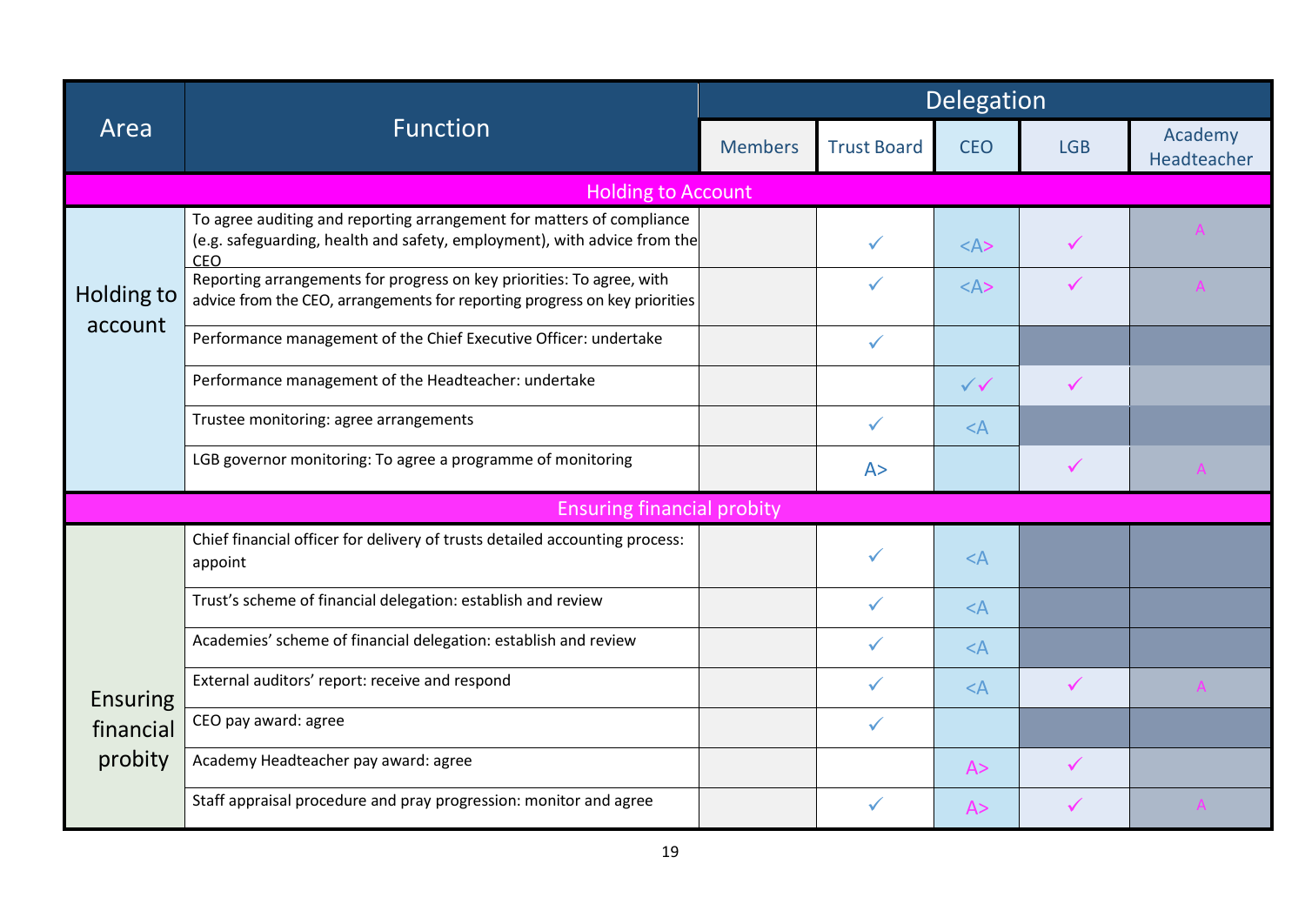| Area | <b>Function</b>                                                             | Delegation     |                    |            |            |                        |  |
|------|-----------------------------------------------------------------------------|----------------|--------------------|------------|------------|------------------------|--|
|      |                                                                             | <b>Members</b> | <b>Trust Board</b> | <b>CEO</b> | <b>LGB</b> | Academy<br>Headteacher |  |
|      | Benchmarking and trust wide value for money: ensure<br>robustness           |                |                    |            |            |                        |  |
|      | Benchmarking and individual academy value for money: ensure<br>robustness   |                |                    |            | $\sqrt{}$  | A                      |  |
|      | Develop trust wide procurement strategies and efficiency savings<br>program |                |                    |            |            |                        |  |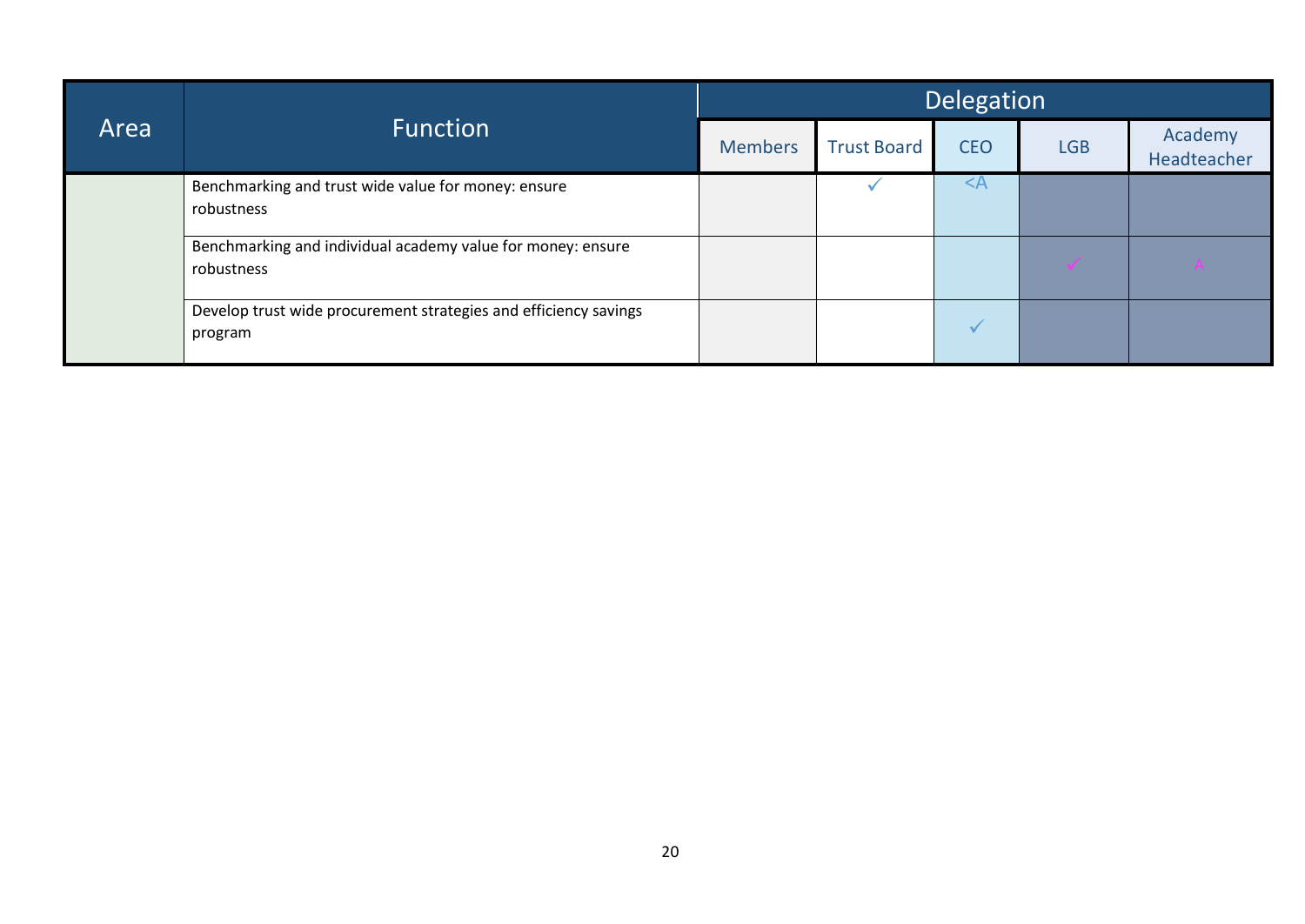## Without local delegation – Academy Council

|                |                                                                                                                                                     | Delegation     |                    |            |                    |                        |  |
|----------------|-----------------------------------------------------------------------------------------------------------------------------------------------------|----------------|--------------------|------------|--------------------|------------------------|--|
| Area           | <b>Function</b>                                                                                                                                     | <b>Members</b> | <b>Trust Board</b> | <b>CEO</b> | Academy<br>Council | Academy<br>Headteacher |  |
|                | The governance framework                                                                                                                            |                |                    |            |                    |                        |  |
|                | Members: Appoint/Remove                                                                                                                             | $\checkmark$   |                    |            |                    |                        |  |
|                | Trustees: Appoint/Remove                                                                                                                            | $\sqrt{2}$     | $\leq$ A           | $\leq$ A   |                    |                        |  |
|                | Role descriptions for members                                                                                                                       | $\checkmark$   |                    |            |                    |                        |  |
|                | Role descriptions for trustees/chair/<br>specific roles/committee members: agree                                                                    |                | $\checkmark$       |            |                    |                        |  |
| People         | Committee (including Academy committees) chairs and members:<br>appoint and remove                                                                  |                | ✓                  |            |                    |                        |  |
|                | Academy council chairs and members: appoint and remove                                                                                              |                | $\checkmark$       | A          |                    |                        |  |
|                | Clerk to Trust board: appoint and remove                                                                                                            |                | $\checkmark$       |            |                    |                        |  |
|                | Clerk to Academy committees: appoint and remove                                                                                                     |                | $\checkmark$       |            | $\checkmark$       |                        |  |
|                | Articles of association: agree and review                                                                                                           | $\checkmark$   | $\leq$ A           | $<$ A      |                    |                        |  |
|                | Governance structure (committees) for the trust: establish and review<br>annually                                                                   |                | $\checkmark$       | $\leq$ A   |                    |                        |  |
| Systems<br>and | Terms of reference for trust committees (including audit if required, and<br>scheme of delegation for school committees): agree and review annually |                | ✓                  | $\leq$ A   |                    |                        |  |
| structures     | Terms of reference for academy council: agree and review annually                                                                                   |                | ✓                  | $\leq$ A   |                    |                        |  |
|                | Skills audit: complete and recruit to fill gaps                                                                                                     |                |                    | $<\forall$ | $\checkmark$       |                        |  |
|                | Annual self-review of trust board performance: complete annually                                                                                    |                |                    |            |                    |                        |  |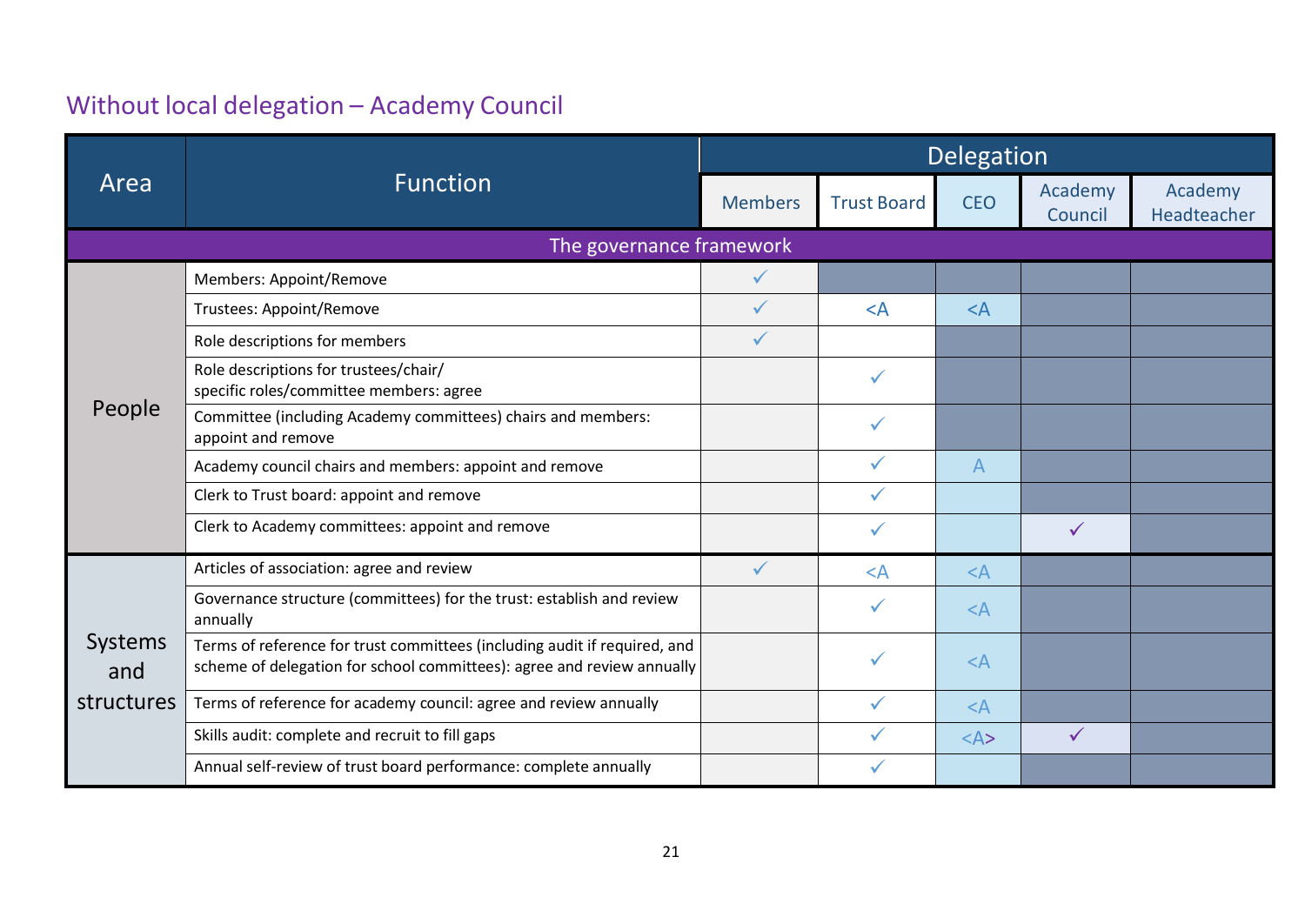|                                  |                                                                                                                                                                                                    | Delegation     |                    |                         |                    |                        |
|----------------------------------|----------------------------------------------------------------------------------------------------------------------------------------------------------------------------------------------------|----------------|--------------------|-------------------------|--------------------|------------------------|
| Area                             | <b>Function</b>                                                                                                                                                                                    | <b>Members</b> | <b>Trust Board</b> | <b>CEO</b>              | Academy<br>Council | Academy<br>Headteacher |
|                                  | Chairs' (both Trust and Council) performance: carry out 360 review<br>periodically                                                                                                                 |                | ✓                  |                         | $\checkmark$       |                        |
|                                  | Trustee contribution: review annually                                                                                                                                                              |                | $\checkmark$       |                         |                    |                        |
|                                  | Academy Council members' contribution: review annually                                                                                                                                             |                | $\checkmark$       | $<$ A                   |                    |                        |
|                                  | Trust governance details on trust and academies' websites                                                                                                                                          |                | $\checkmark$       | $\overline{A}$          |                    |                        |
|                                  | Academy governance details on academy website: ensure                                                                                                                                              |                |                    | $\checkmark$            | $\leq$ A           |                        |
|                                  | Register of all interests, business, pecuniary, loyalty for<br>members/trustees/committee members: establish and publish                                                                           |                |                    | $\leq$ A                |                    |                        |
| <b>Reporting</b>                 | Annual report on performance of the trust: submit to members and<br>publish                                                                                                                        |                | $\checkmark$       | $<$ A                   |                    |                        |
|                                  | Annual report and accounts including accounting policies, signed<br>statement on regularity, propriety and compliance, incorporating<br>governance statement demonstrating value for money: submit |                | $\checkmark$       | $<$ A                   |                    |                        |
|                                  | Annual report on work of academy council: compile and produce for<br>Trust review                                                                                                                  |                |                    |                         | $<$ A              | $\boxed{2}$            |
|                                  | <b>Being strategic</b>                                                                                                                                                                             |                |                    |                         |                    |                        |
|                                  | Succession: Plan, design, review and implement.                                                                                                                                                    |                | $\checkmark$       | $<\mathsf{A}\mathsf{>}$ | $\checkmark$       | A                      |
| <b>Being</b><br><b>Strategic</b> | Annual schedule of Business (Business Plan) for Trust Board and<br>Committees: Plan, design, review and implement.                                                                                 |                | $\checkmark$       | $<$ A                   |                    |                        |
|                                  | Annual schedule of Business (Business Plan) for Committees: Plan,<br>design, review and implement.                                                                                                 |                | ✓                  | A>                      | $\checkmark$       | A                      |
|                                  | Annual schedule of Business (Business Plan) for Academy Council: Plan,<br>design, review and implement                                                                                             |                | $\checkmark$       | $\leq$ A                |                    |                        |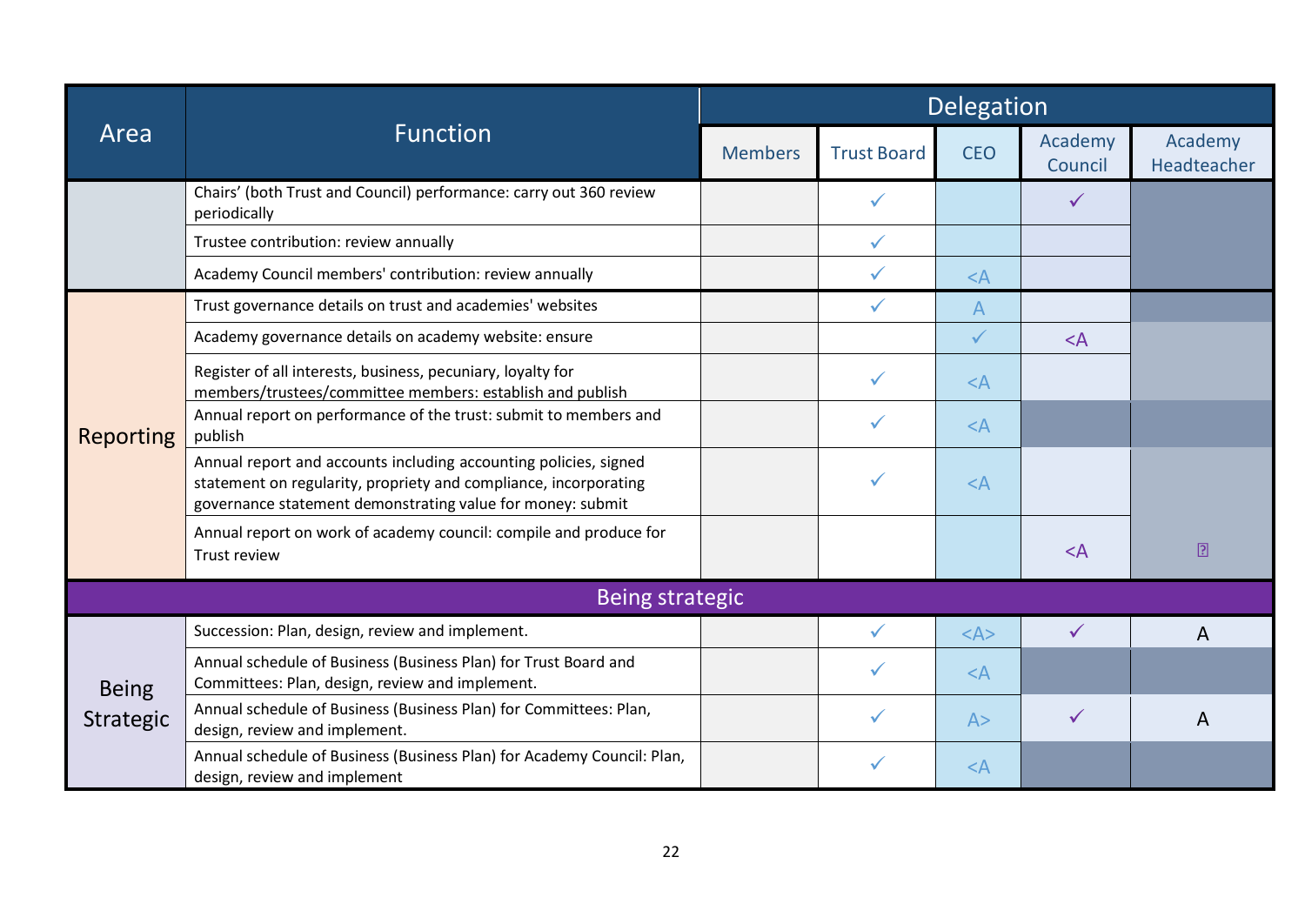|      |                                                                                                                                                                                                                                                                                                                                                                                       | Delegation     |                    |                         |                    |                        |
|------|---------------------------------------------------------------------------------------------------------------------------------------------------------------------------------------------------------------------------------------------------------------------------------------------------------------------------------------------------------------------------------------|----------------|--------------------|-------------------------|--------------------|------------------------|
| Area | <b>Function</b>                                                                                                                                                                                                                                                                                                                                                                       | <b>Members</b> | <b>Trust Board</b> | <b>CEO</b>              | Academy<br>Council | Academy<br>Headteacher |
|      | Policies: Determine and approve Trust wide policies which reflect the trust's<br>ethos and values (facilitating discussions with unions where appropriate)<br>including: admissions; charging and remissions; complaints; expenses; health<br>and safety, premises management; data protection and FOI; staffing policies<br>including capability, discipline, conduct and grievance: |                | $\checkmark$       | $<$ A                   |                    |                        |
|      | Determine Academy level policies which reflect the Academy's ethos<br>and values to include e.g. admissions; SEND; safeguarding and child<br>protection; curriculum; behaviour: approve                                                                                                                                                                                               |                |                    |                         | ✓                  | A                      |
|      | Central spend / top slice: agree                                                                                                                                                                                                                                                                                                                                                      |                | ✓                  | $<$ A                   |                    |                        |
|      | Management of risk: establish register, review and monitor                                                                                                                                                                                                                                                                                                                            |                | $\checkmark$       | $\leq$ A>               | ✓                  | A                      |
|      | Engagement with stake holders                                                                                                                                                                                                                                                                                                                                                         | $\checkmark$   | ✓                  | $\sqrt{\sqrt{2}}$       | ✓                  |                        |
|      | Key Performance Indicators: Determine, define and approve key<br>priorities and key performance indicators (HPI's) against which progress<br>towards achieving the vision can be measured in line with the Trust's<br>Vision and Strategy                                                                                                                                             |                |                    | $<$ A                   |                    |                        |
|      | Academies' vision and strategy, agreeing key priorities and key<br>performance indicators (KPIs) against which progress towards achieving<br>the vision can be measured: determine                                                                                                                                                                                                    |                |                    | A>                      | $\checkmark$       | A                      |
|      | Chief Executive Officer: Appoint and dismiss                                                                                                                                                                                                                                                                                                                                          |                | $\checkmark$       |                         |                    |                        |
|      | Academy Headteachers: Appoint and dismiss                                                                                                                                                                                                                                                                                                                                             |                | A >                | $<\mathsf{A}\mathsf{>}$ | ✓                  | A                      |
|      | Budget plan to support delivery of trust key priorities: agree                                                                                                                                                                                                                                                                                                                        |                | $\checkmark$       | $<$ A                   |                    |                        |
|      | Budget plan to support delivery of Academy's key priorities: agree                                                                                                                                                                                                                                                                                                                    |                | ✓                  | $\mathsf{A}$            | $\checkmark$       | A                      |
|      | Trust's staffing structure: agree                                                                                                                                                                                                                                                                                                                                                     |                | ✓                  | $<$ A                   |                    |                        |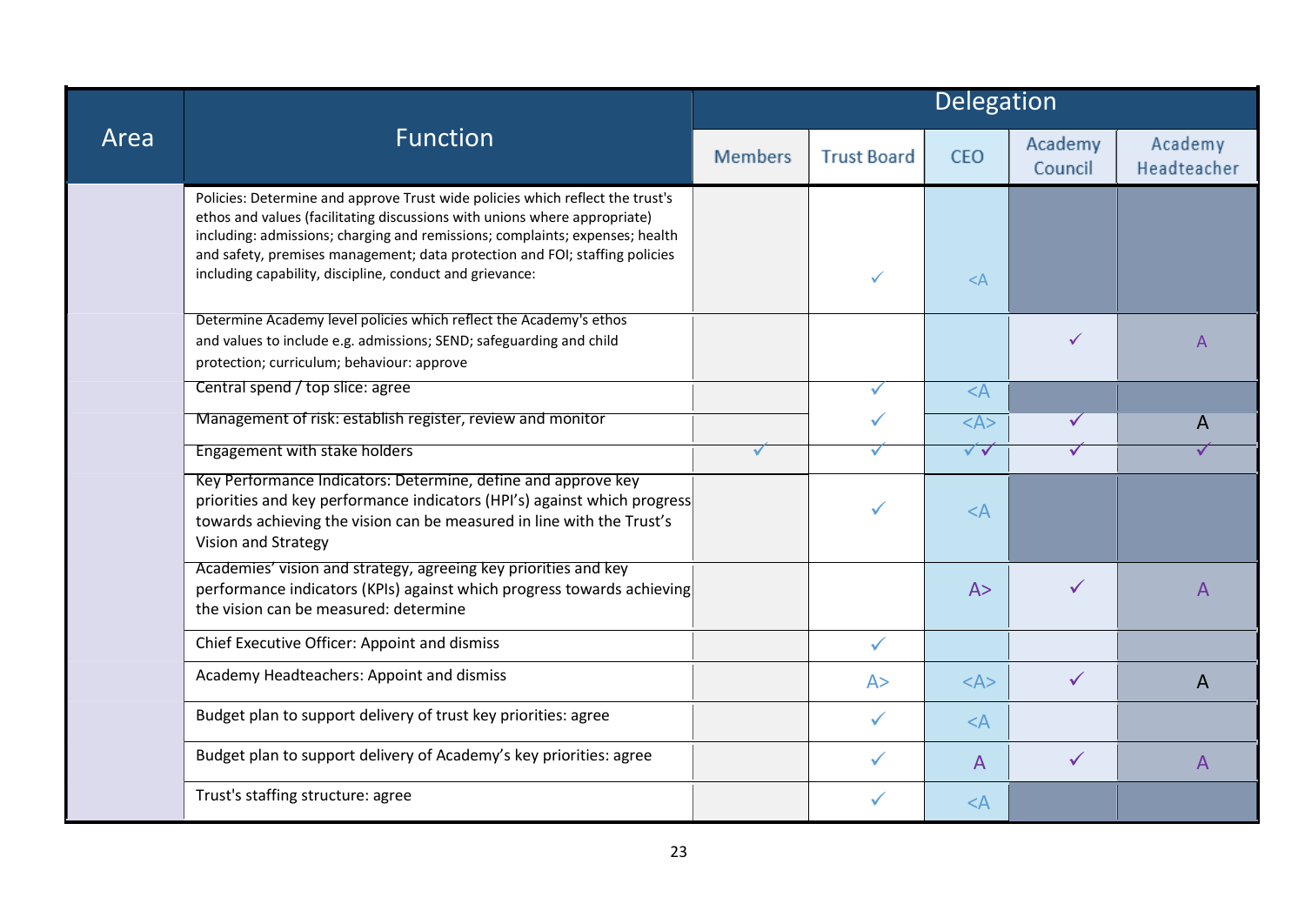|                 |                                                                                                              | Delegation     |                    |                         |                    |                        |
|-----------------|--------------------------------------------------------------------------------------------------------------|----------------|--------------------|-------------------------|--------------------|------------------------|
| Area            | <b>Function</b>                                                                                              | <b>Members</b> | <b>Trust Board</b> | <b>CEO</b>              | Academy<br>Council | Academy<br>Headteacher |
|                 | Academies' staffing structure: agree                                                                         |                |                    | A >                     | $\checkmark$       | A                      |
|                 | Academies' staffing structure: agree                                                                         |                |                    | A>                      |                    | A                      |
|                 | Holding to account                                                                                           |                |                    |                         |                    |                        |
|                 | Auditing and reporting arrangements for matters of compliance (e.g.<br>safeguarding, H&S, employment): agree |                | ✓                  | $<\mathsf{A}\mathsf{>}$ |                    |                        |
|                 | Reporting arrangements for progress on key priorities: agree                                                 |                | ✓                  | $<\mathsf{A}\mathsf{>}$ |                    |                        |
| Holding to      | Performance management of the Chief Executive Officer: undertake                                             |                | $\checkmark$       |                         |                    |                        |
| account         | Performance management of academy Headteacher: undertake                                                     |                |                    | $\checkmark$            | $\checkmark$       |                        |
|                 | Trustee monitoring: agree arrangements                                                                       |                | $\checkmark$       | $<$ A                   |                    |                        |
|                 | Academy council member monitoring: agree arrangements                                                        |                |                    |                         | A                  | $\checkmark$           |
|                 | <b>Ensuring financial probity</b>                                                                            |                |                    |                         |                    |                        |
|                 | Chief financial officer for delivery of trusts detailed accounting<br>processes: appoint                     |                | ✓                  | $<$ A                   |                    |                        |
| <b>Ensuring</b> | Trust's scheme of financial delegation: establish and review                                                 |                | ✓                  | $<$ A                   |                    |                        |
| financial       | Academies' scheme of financial delegation: establish and review                                              |                |                    | $<$ A                   |                    |                        |
| probity         | External auditors' report: receive and respond                                                               |                |                    | $<$ A                   |                    |                        |
|                 | CEO pay award: agree                                                                                         |                | ✓                  |                         |                    |                        |